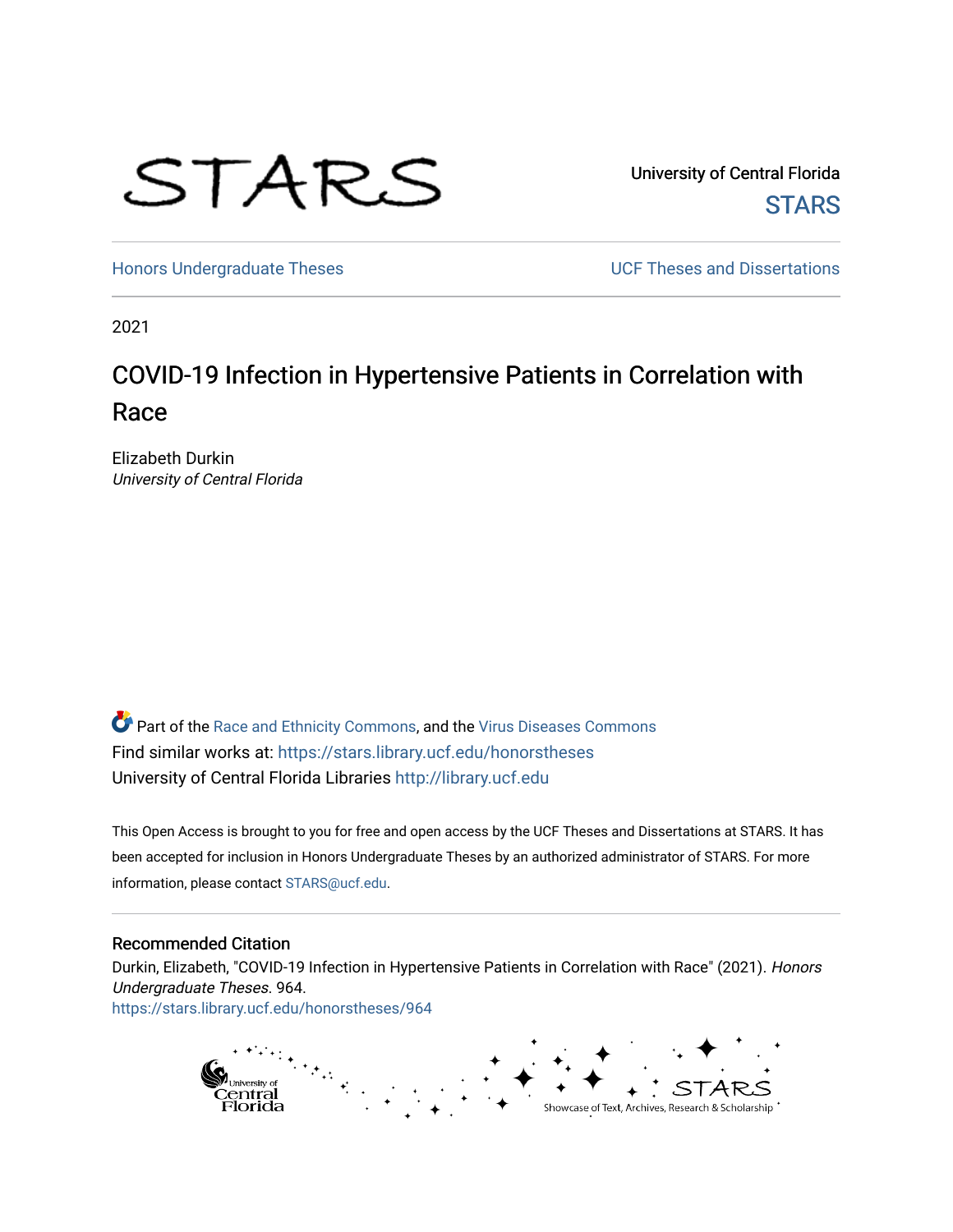## COVID-19 INFECTION IN HYPERTENSIVE PATIENTS IN CORRELATION WITH RACE

by

## ELIZABETH DURKIN

A thesis submitted in partial fulfillment of the requirements

for Honors in the Major Program in Biomedical Sciences

in the College of Medicine

and in the Burnett Honors College

at the University of Central Florida

Orlando, FL

Spring 2021

Thesis Co-Chair: Melanie Hinojosa Thesis Co-Chair: Alicia Hawthorne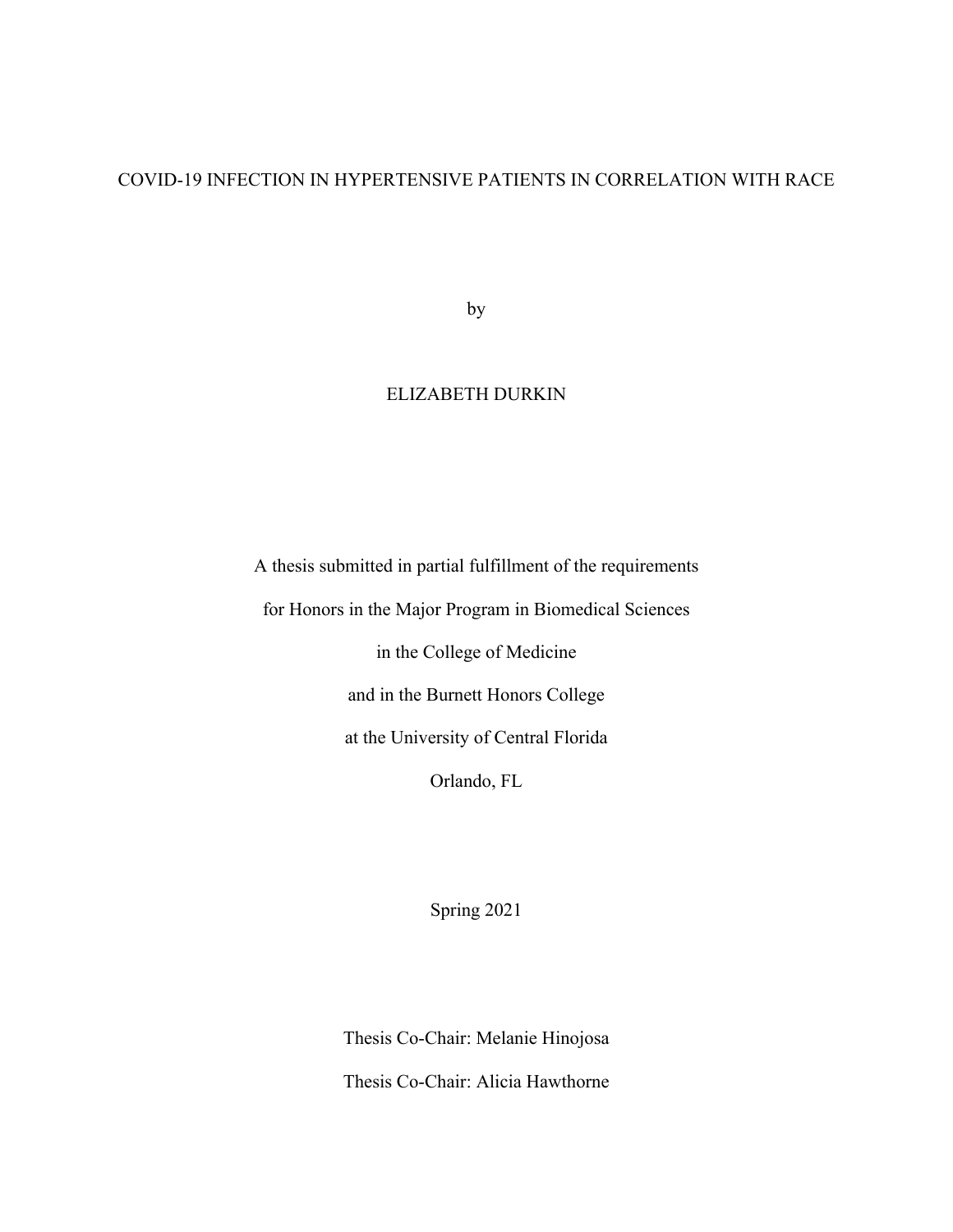### **ABSTRACT**

Disparities in healthcare exist in the U.S., particularly between different racial categories. This study investigated the frequency of COVID-19 cases and hypertension cases among five different racial groups (White, Black, Asian, Native American, and Native Hawaiian). The study also examined the correlation between COVID-19 and hypertension. It was hypothesized that, because of genetic predisposition to certain diseases and existing socioeconomic barriers, Black populations would have the highest rates of both COVID-19 and hypertension. It was also proposed that a positive correlation exists between COVID-19 and hypertension frequency. To test this, the Kaiser Family Foundation's data for COVID-19 cases and race were used in conjunction with Census population data to determine if COVID-19 case frequency means differ by race. The America's Health Rankings data for hypertension and race were used to determine if hypertension frequency means differ by race. The statistical analysis used for both aims was one-way ANOVA. Lastly, the correlation between hypertension and COVID-19 was found by calculating the Kendall's Tau-b Coefficient. For each ANOVA procedure, there was a statistically significant difference between the means of each dataset. The Kendall's Tau-b Coefficient for COVID-19 and hypertension was a small positive number. It can be concluded that the percentages of both hypertension and COVID-19 cases differ by race and that there is a slightly positive correlation between hypertension and COVID-19. As expected, Black individuals had the highest mean rates of hypertension; however, the highest COVID-19 case frequency was found in Native Americans. On this basis, it can be proposed that, though a

correlation exists between hypertension and COVID-19, other factors also contribute to increased infection with COVID-19, and that they should be investigated.

ii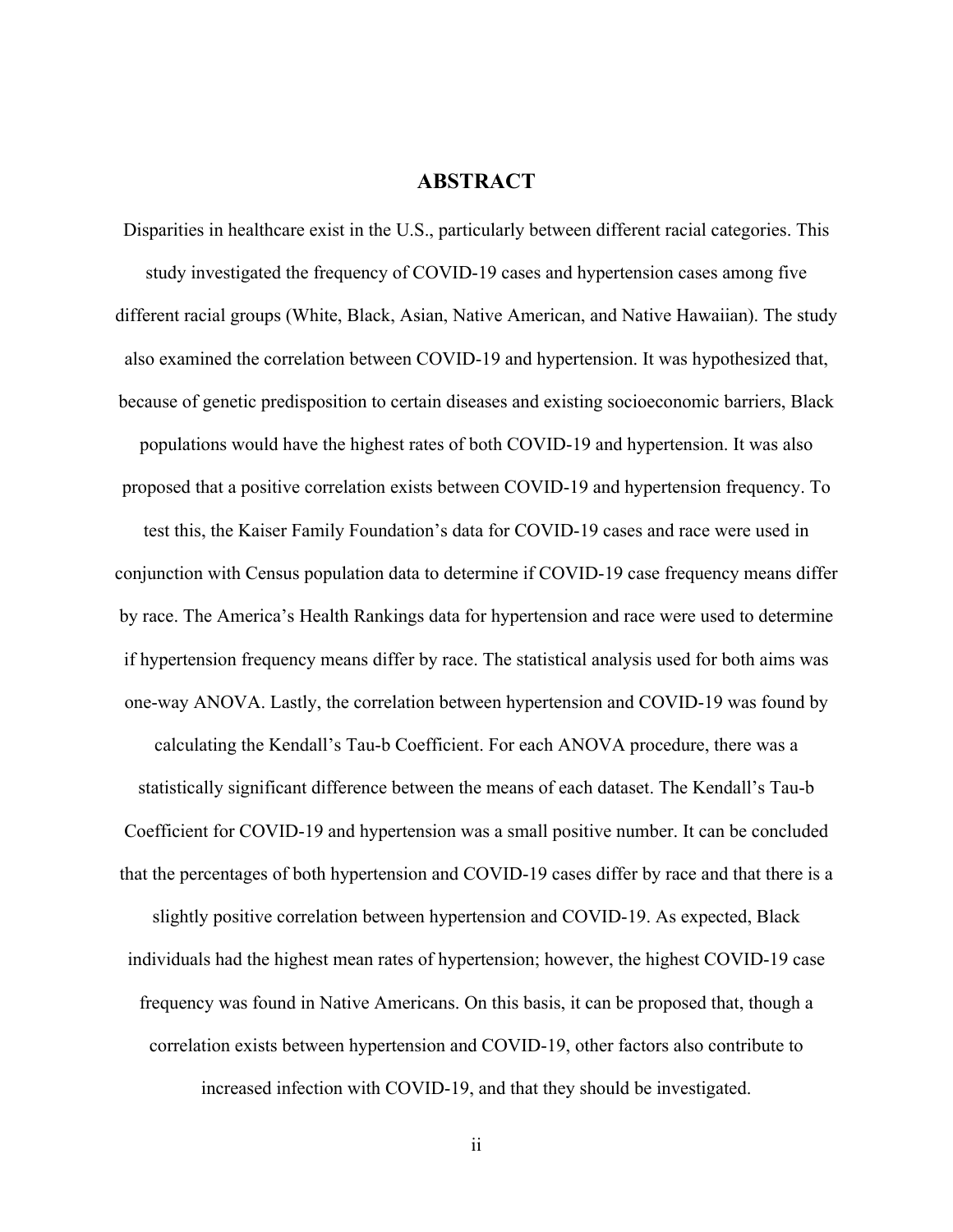## **DEDICATION**

This thesis is dedicated to my parents and my grandmother. Your determination, wisdom, and standards for excellence are an inspiration to me always.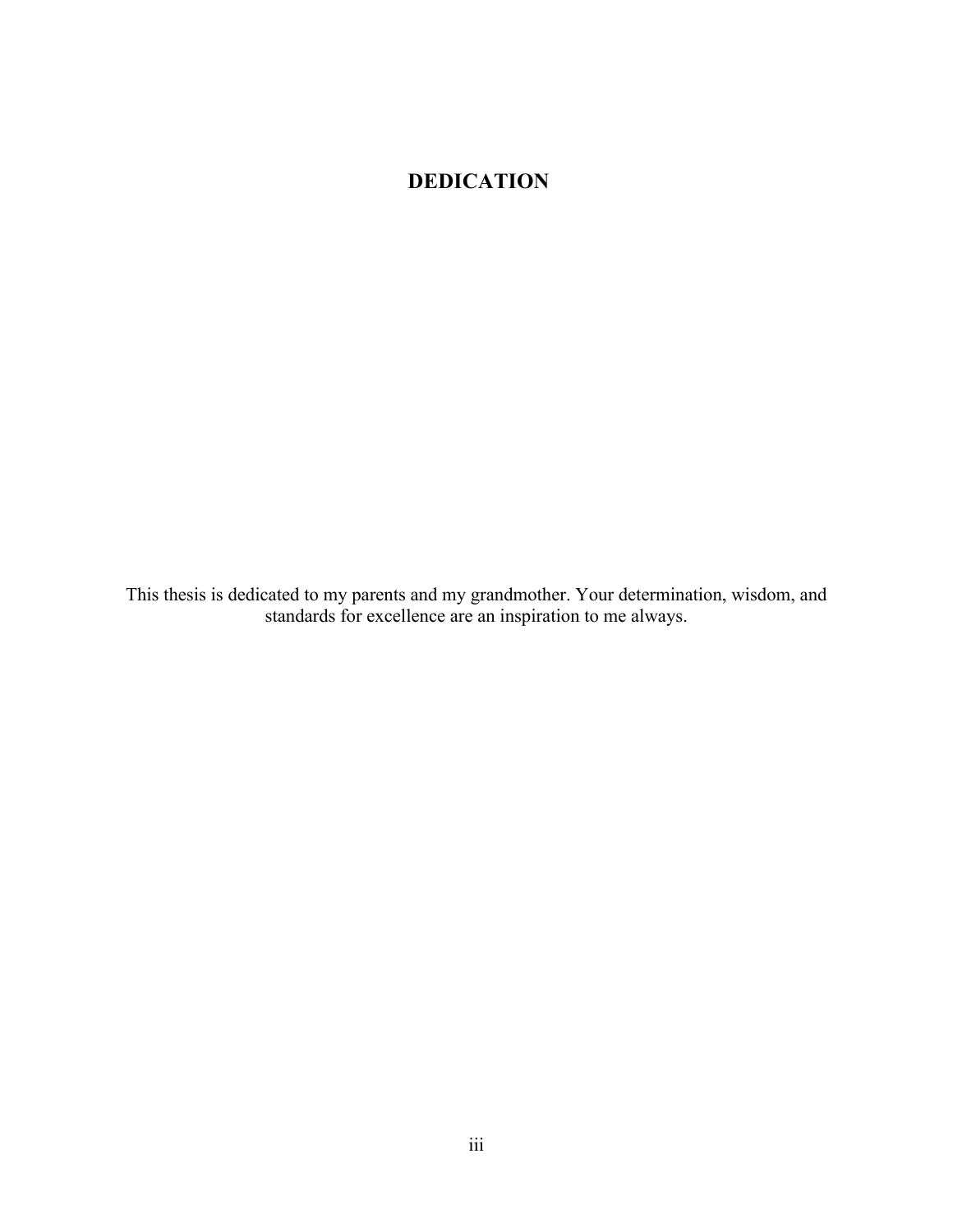## **ACKNOWLEDGEMENTS**

I would like to acknowledge and thank those who have supported me in this thesis as well as throughout my progress toward my undergraduate degree.

My sincerest thanks go out to my thesis co-chair, Dr. Melanie Hinojosa, for her invaluable feedback and for her continuous guidance throughout this project. To my co-chair, Dr. Alicia Hawthorne, for her inestimable insight and advice. To my committee member, Dr. Robert Borgon, for his unwavering positivity and encouragement. I am extremely grateful to you all for your support.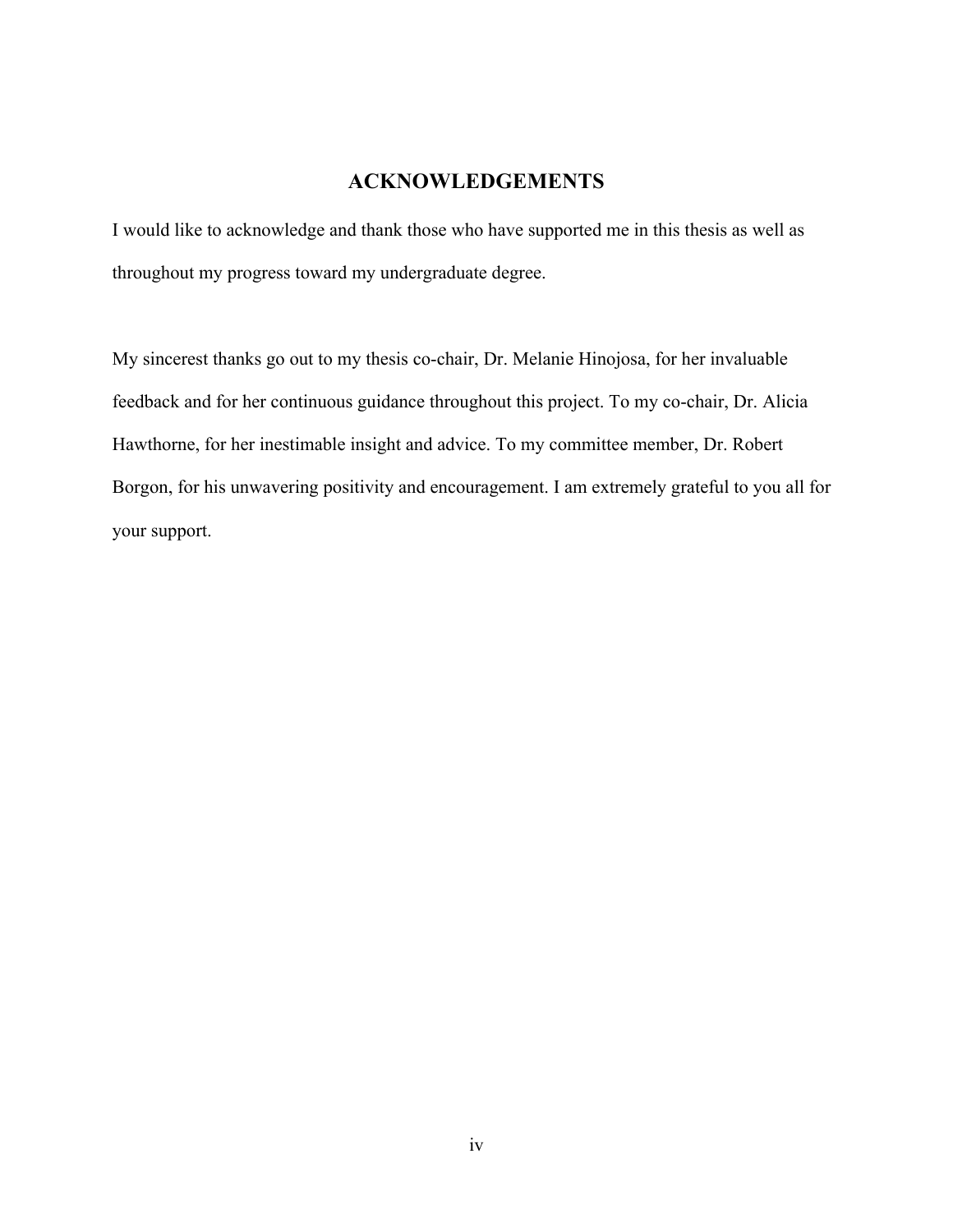## **TABLE OF CONTENTS**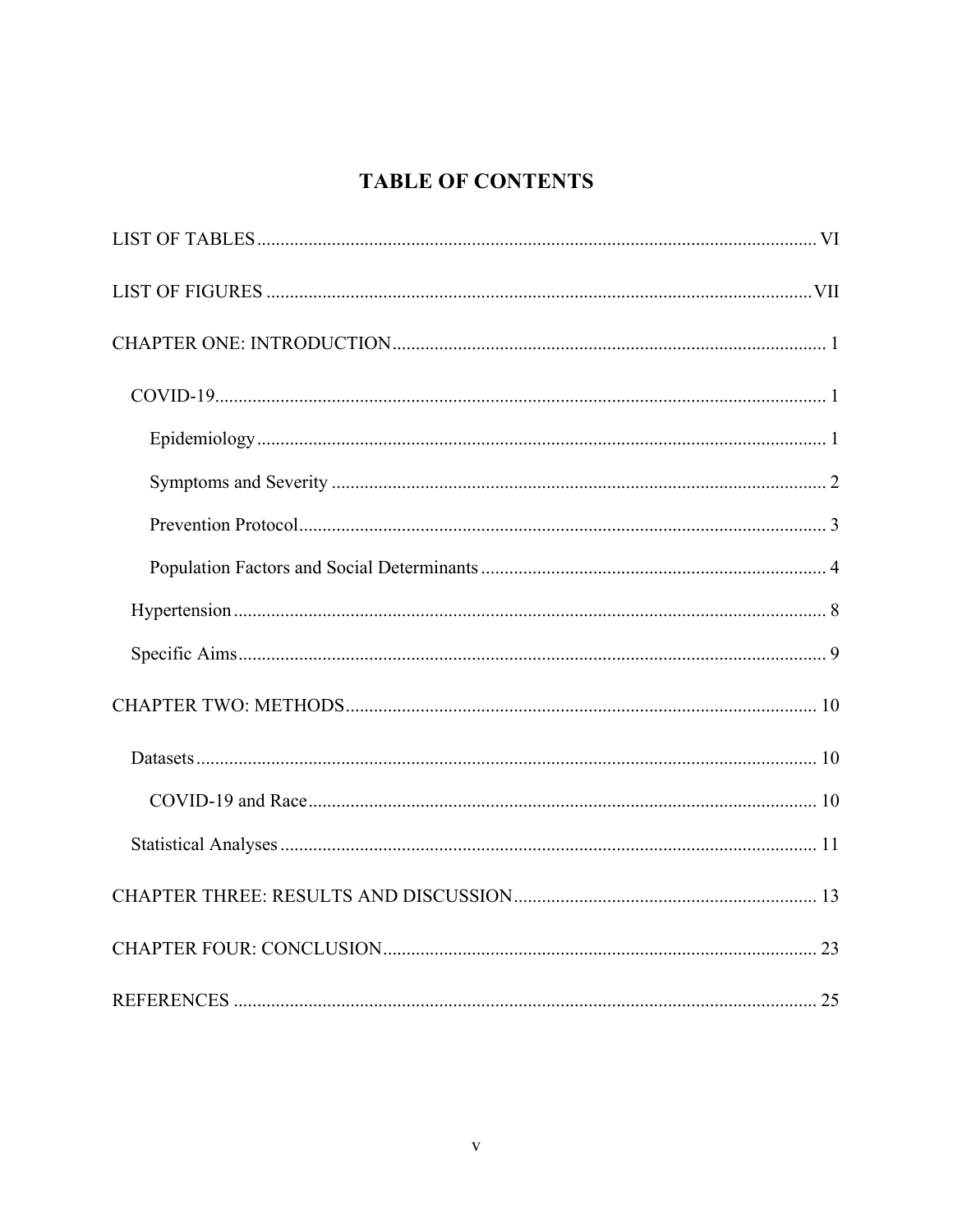## **LIST OF TABLES**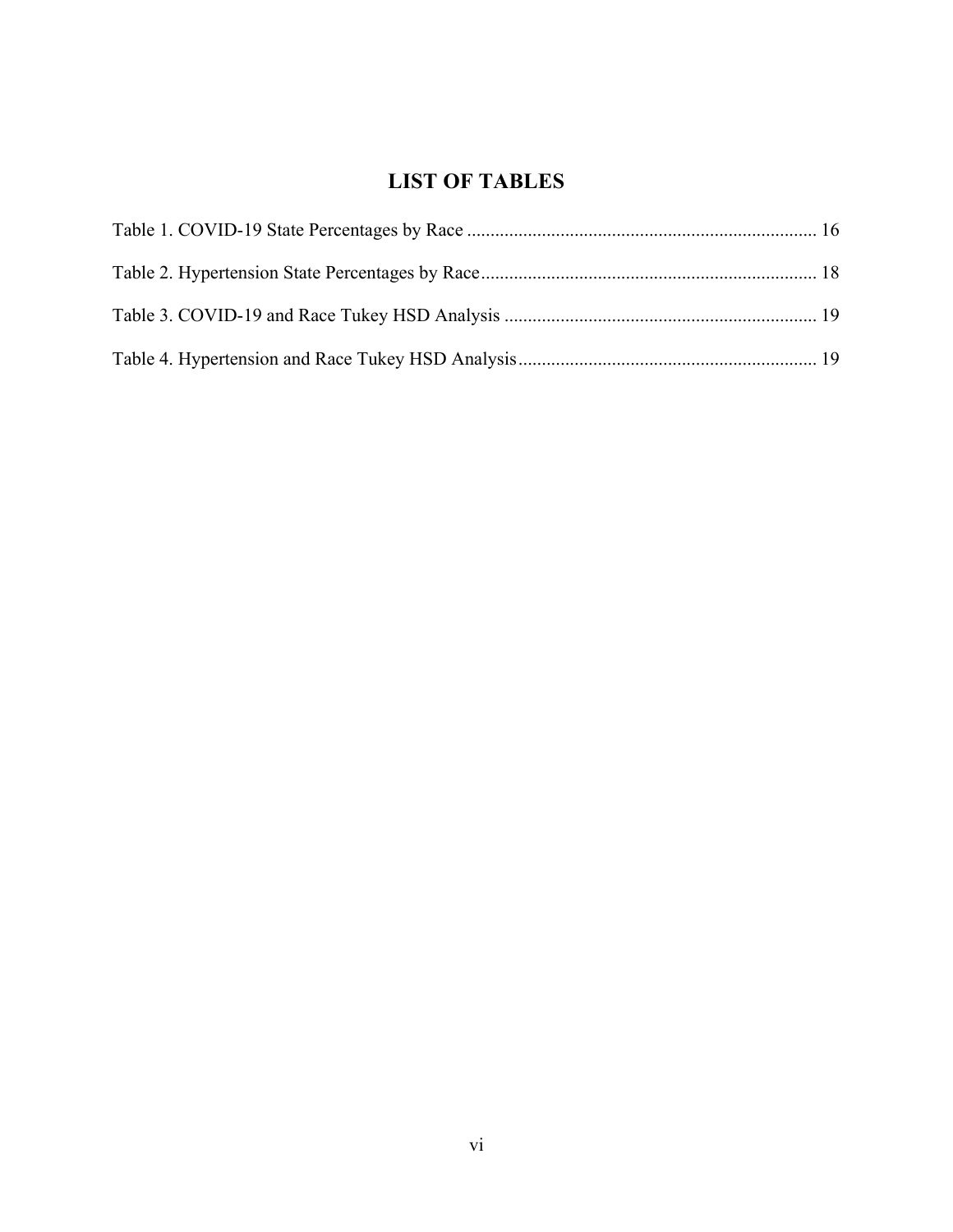## **LIST OF FIGURES**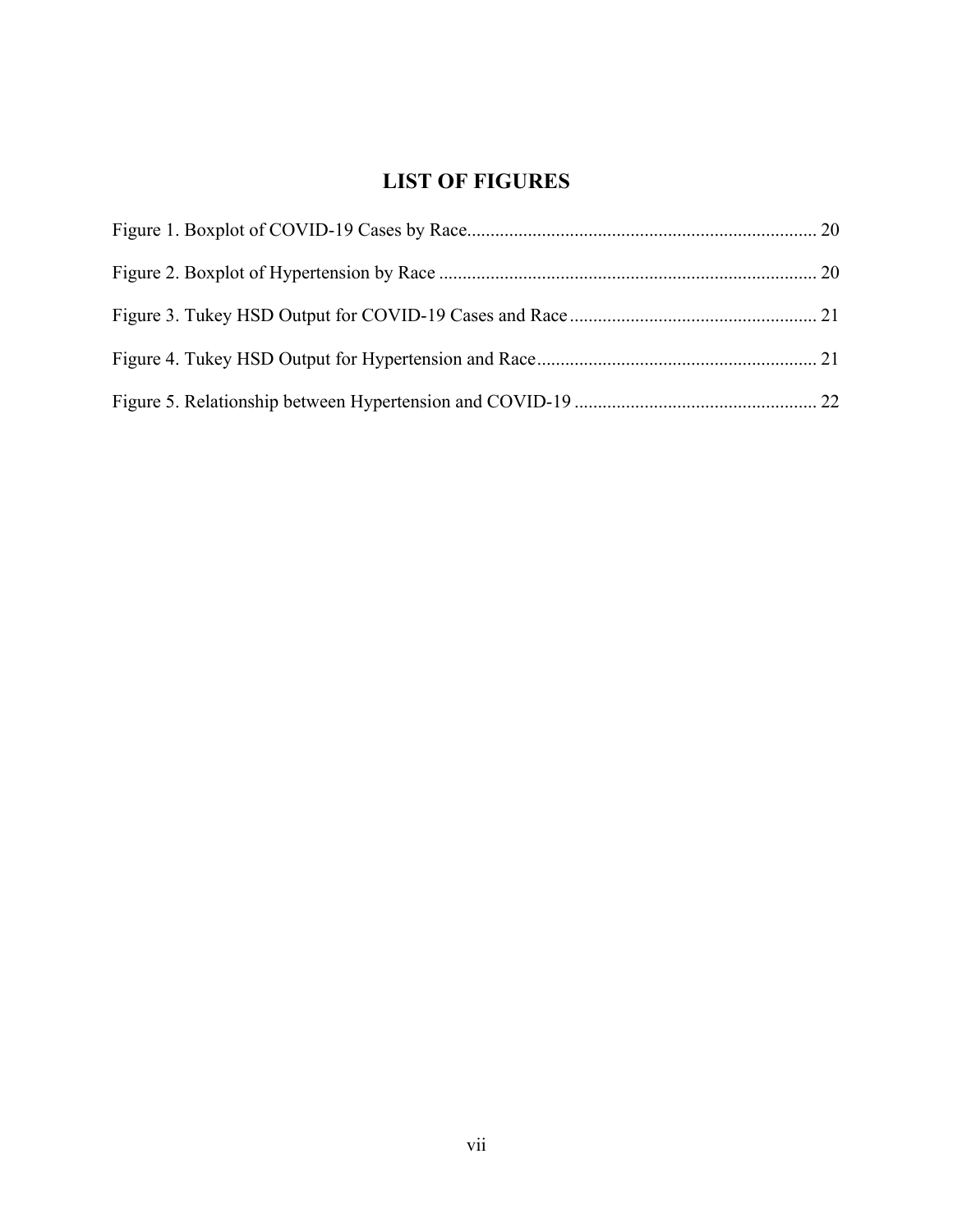## **CHAPTER ONE: INTRODUCTION**

In the past year, the COVID-19 virus has increased its spread from one infected individual to affect the majority of existing countries and territories. This has transformed its status into that of a pandemic. Its effects have been observed in the United States of America, which essentially became the disease's epicenter in late March of 2020. The country currently has the leading number of COVID-19 infection cases and deaths worldwide [1]. It is important to note that social and health factors have contributed to the spread of the virus in the United States of America. Parallels have been previously drawn between disease distribution and race, and some types of diseases have been shown to increase the incidence of others. According to recent studies, hypertension is one of the diseases thought to have some correlation with COVID-19 rates. Based on these observations, this project investigated the correlations between COVID-19 frequency and race, between hypertension frequency and race, and between COVID-19 and hypertension rates.

#### COVID-19

#### Epidemiology

The origin and distribution of the severe acute respiratory syndrome coronavirus 2 (SARS-CoV2), also referred to as COVID-19, from Wuhan, China has been differentiated by several important identifying characteristics. In part, the virus has been distinguished by its high horizontal transmission frequency, which indicates that it spreads rapidly between members of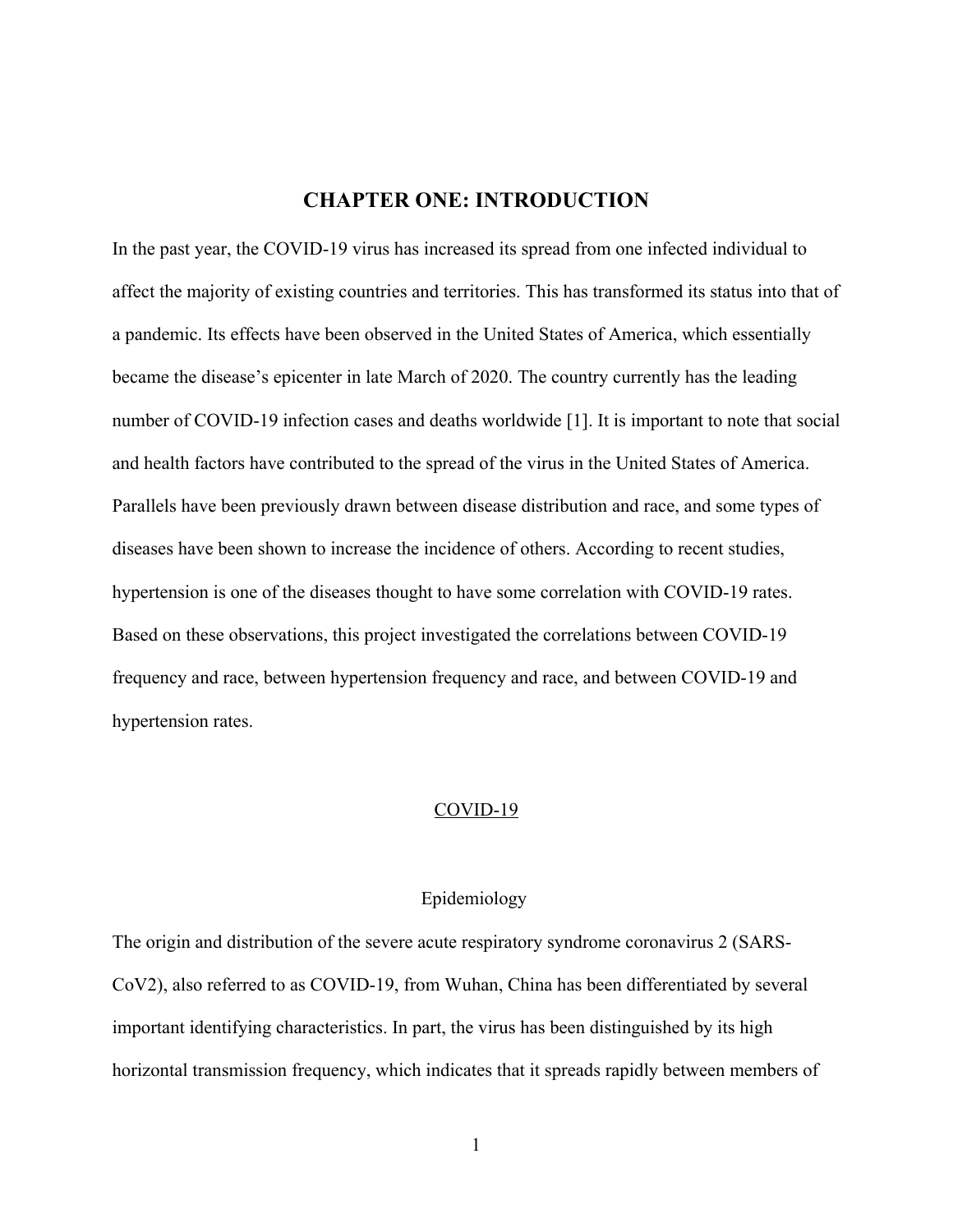the population (even to different countries) [2]. The horizontal transmission frequency can be quantified by the virus's disease transmission reproduction number, which was found to be approximately 3. This substantially exceeds the hypothetical accepted number that serves to reflect the end of virus transmission, proving that the transmission is high enough to cause continuous increases in the frequency of cases [3]. Another identifying indicator of COVID-19 is the severity of the disease, which can be measured with the case fatality rate. This term refers to the percentage of deaths that result from the spread of the disease within a particular set time frame. The concepts of transmission and the severity of COVID-19 will be further expanded upon in the next section, which concerns the potential symptoms and risks of conditions that are associated with COVID-19.

#### Symptoms and Severity

The symptoms attributed to COVID-19 have been gradually discovered in conjunction with its continuous spread and include the following: fever, coughing, loss of smell and taste, and difficulty breathing [4]. However, these have been shown to have a wide range of variation. The coronavirus symptoms have presented themselves with multiple degrees of severity, including the asymptomatic, mild, severe, and critical conditions [5]. On the extreme end of the spectrum, the critical condition can ultimately result in shock as well as respiratory failure and organ failure [5]. This is preceded by elevated respiratory rates and difficulty breathing, which results in hypoxia [1]. In contrast, the asymptomatic response is typically characterized by a comparatively weaker immune response than that observed in the more severe conditions associated with the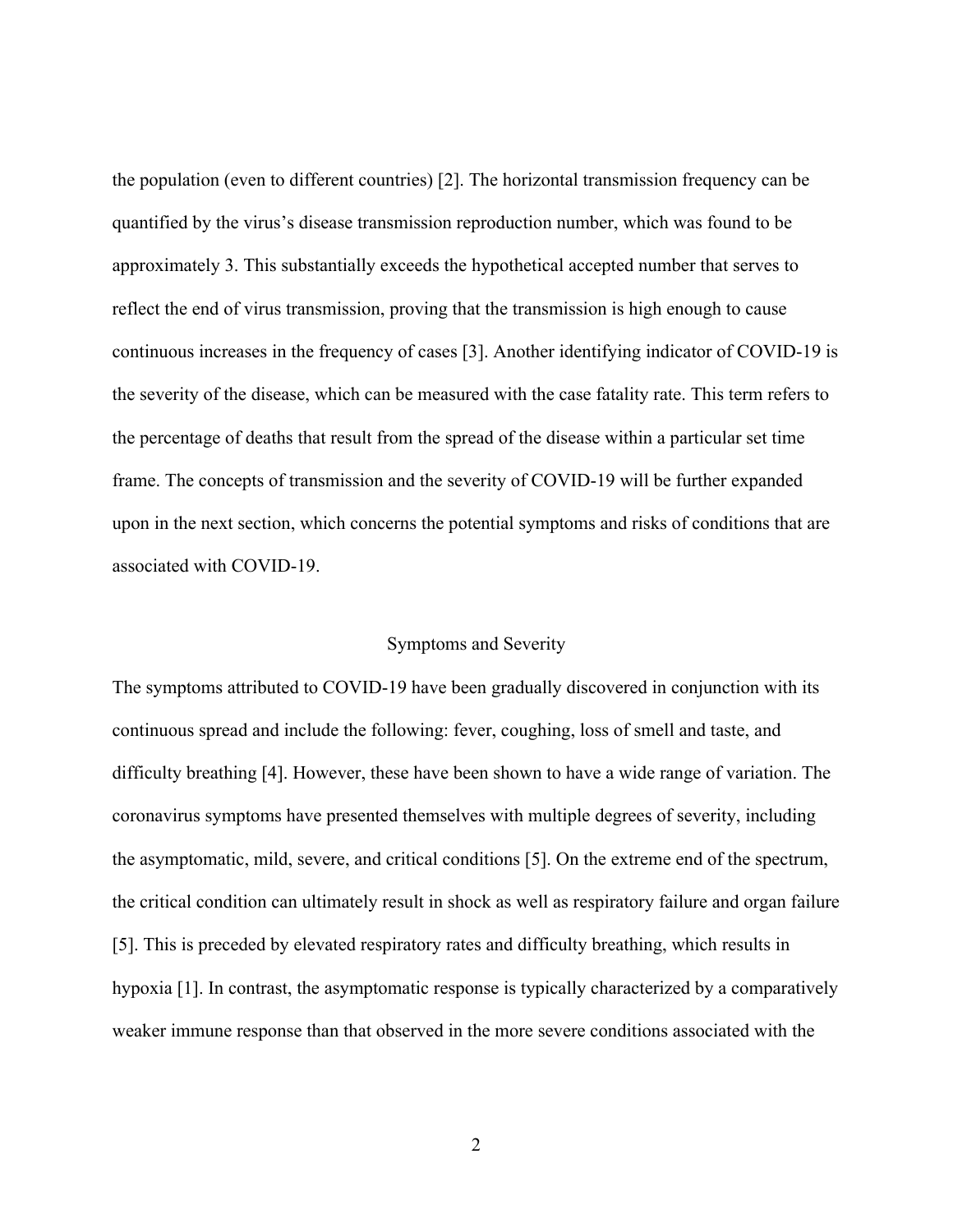disease [6]. This lack of reaction by the immune system causes symptoms to be virtually absent.

Although the more severe manifestations of the virus can lead to consequences such as hospitalization and death, the asymptomatic nature of it can also cause tangible harm. This occurs through involuntary transmission by individuals who are unaware of their status, thus increasing the potential for infecting others. In addition, the virus's period of incubation can range from 14 up to 24 days, further increasing the likelihood of transmission without prior knowledge of initial infection [7, 8, 9]. To mitigate the negative effects of the virus, particularly those that result from transmission that occurs without previous host awareness of infection status, a variety of preventative strategies have been implemented and will be expanded upon in the following section.

#### Prevention Protocol

As stated by the Centers for Disease Control and Prevention (CDC), there are various options that have been suggested for preventing the spread of COVID-19 throughout the United States of America. Four categories of these preventative strategies will be examined in this section, and they are the following: precautions taken in the healthcare system, source control, physical distancing, and vaccination. An example of the precautionary measures found in healthcare would be the triage protocol, which concerns the urgency of a patient's visit and generally involves the prioritization of patients with more severe conditions, while those with less severe symptoms are advised to remain at home [10]. Another example would be the increased use of Telehealth, which has also been employed to decrease patients' physical visits [10]. The term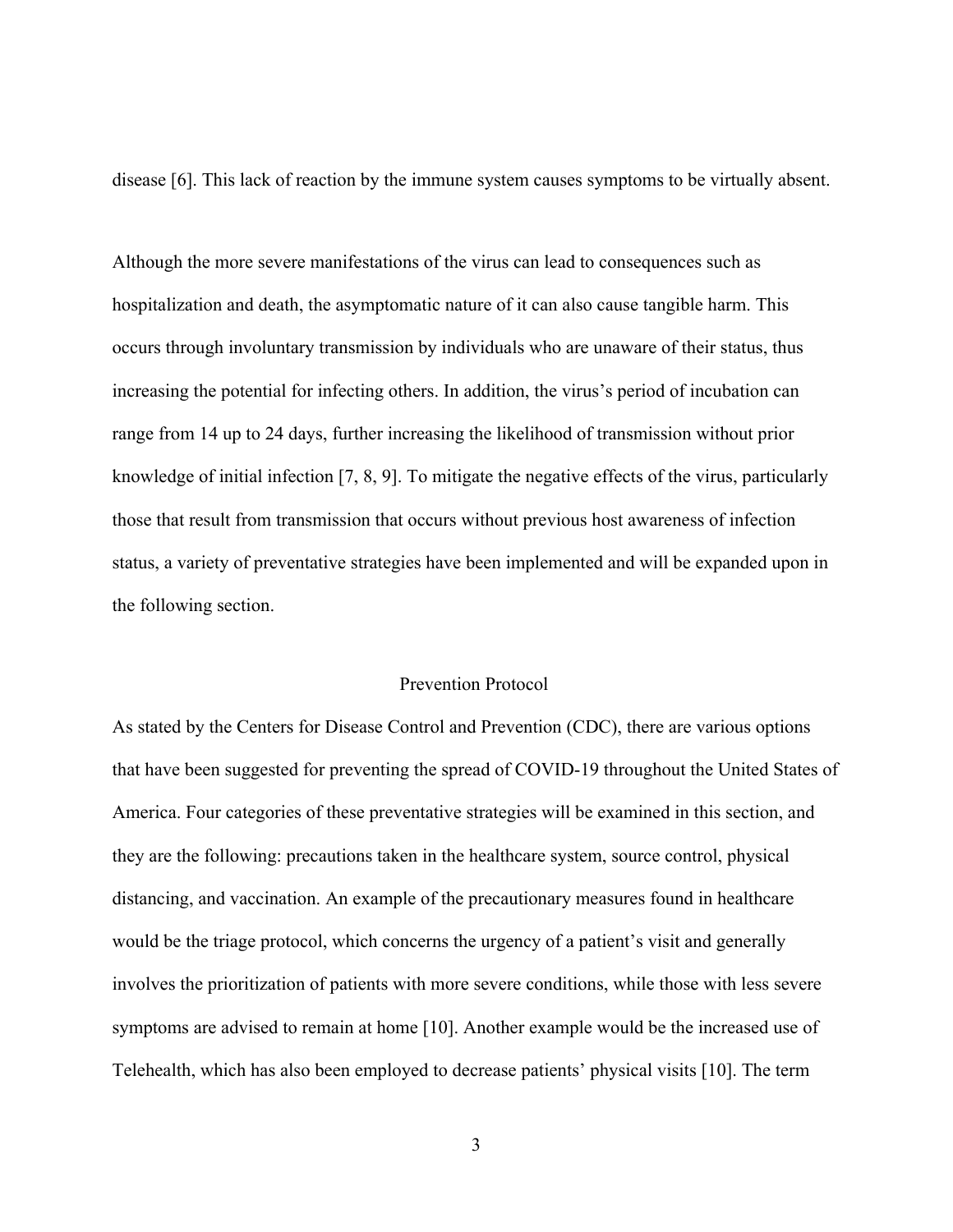"source control" refers to preventing the virus from reaching the environment. This includes use of masks (sometimes by mandate) in order to prevent the escape of droplets that spread from coughing and sneezing, as well as personal protective equipment (PPE) as it is used by healthcare professionals; this also applies to hand-washing recommendations [10]. Yet another method used to prevent the spread of the virus is physical distancing, which encourages individuals to remain at home to prevent infection and proposes a six-foot distance between people in public [10]. This term is also used to refer to the closing policy mandated for many businesses (as part of the "shut-down" of individual states), as well as the quarantine process that infected individuals often undergo to prevent the spread of disease to the population. Another category of prevention is vaccination, which has been offered by three major sources at this time: Pfizer, Moderna, and Johnson & Johnson. The first two are mRNA vaccines, while the latter is a more traditional viral load vaccine [11]. There are also ongoing trials being held to test the efficacy of other vaccines. The methods mentioned above are all employed to control the rate of transmission in order to improve outcomes, but in the event of a positive result, there are treatments that have been developed to improve patients' chances of survival. However, these will not be discussed in this thesis because of the primary focus being on disease transmission and infection rates.

#### Population Factors and Social Determinants

The prevention options of COVID-19 are mentioned for several reasons. First, possible population differences in infection may be explained by the attitudes that certain groups hold towards COVID-19 and, more generally, medicine as a whole. The adoption (or rejection) of the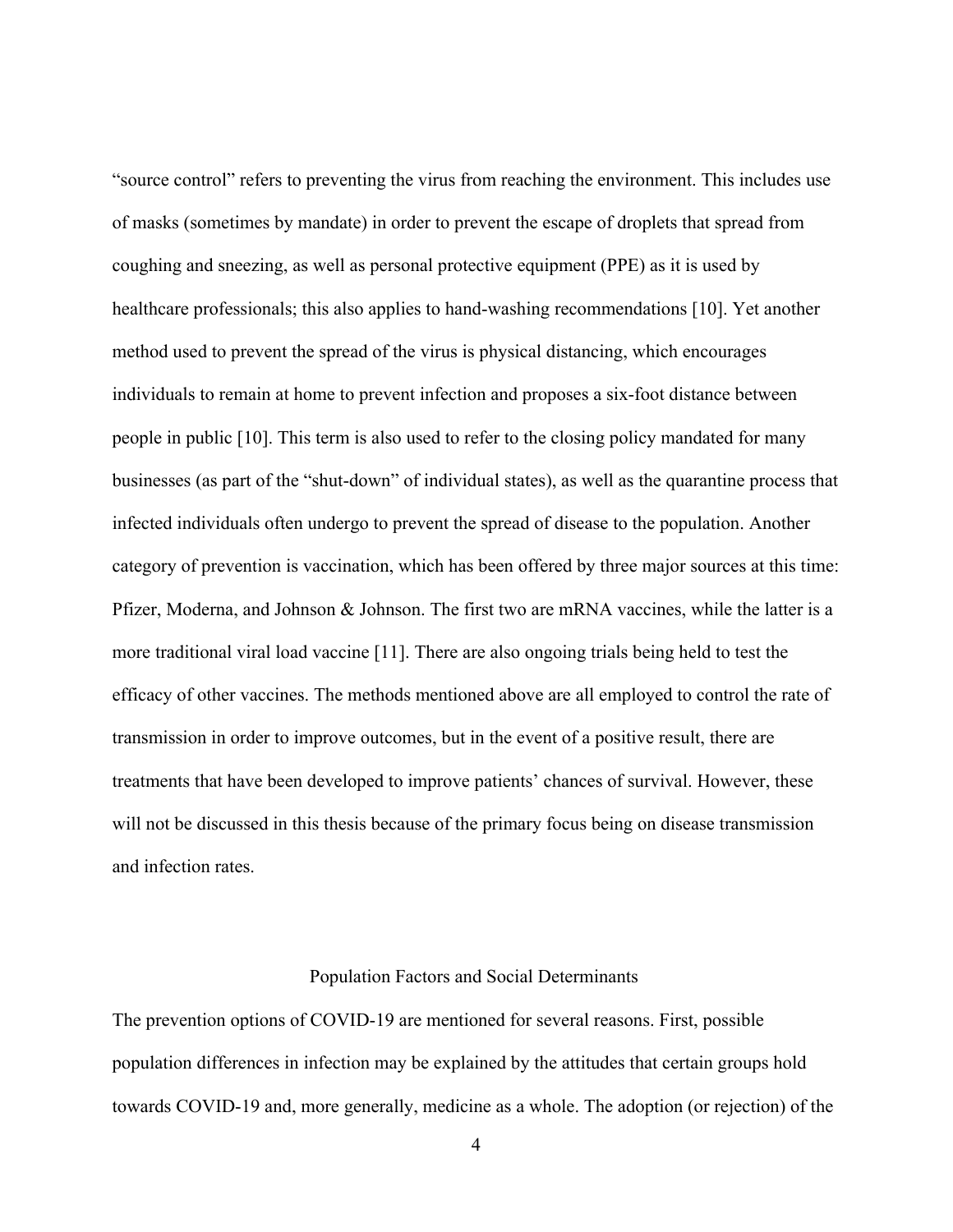practices recommended to reduce viral spread has the potential make a significant difference in the pattern and density of infection. In addition to the reason mentioned above, the COVID-19 protocols and treatment options must also be considered in terms of their availability to different sectors of the population. Physician availability and access to medical facilities and resources has historically been shown to differ among various groups [12]. This would conceivably also have an effect on virus distribution, particularly in the number of hospitalizations and deaths.

The emphasis in this project on social group-specific factors and attitudes towards prevention and treatment as well as medical accessibility levels has been largely supported by current events. Conditions of unrest in the U.S. have manifested themselves through increasing protests against racial injustice, divisive political rallies, and other movements and discussions concerning various population groups [13]. The relevance of such social debates is twofold. First, there is the effect of increased gatherings and person-to-person contact. These populous, often community-centric events have been shown to lead to an influx of COVID-19 cases [13]. Secondly, there is the effect of population-wide decision making. The prevalence of particular values and ideologies in certain communities may affect the response to certain regulations or protocols, impacting the incidence of disease [14]. The relevance of socioeconomic factors will be expanded upon below.

Among the many changes that have been brought about by the coronavirus, the impact on the economic growth of many countries, including the United States of America, has been particularly pronounced. In order to curtail the spread of the virus, there has been a continuous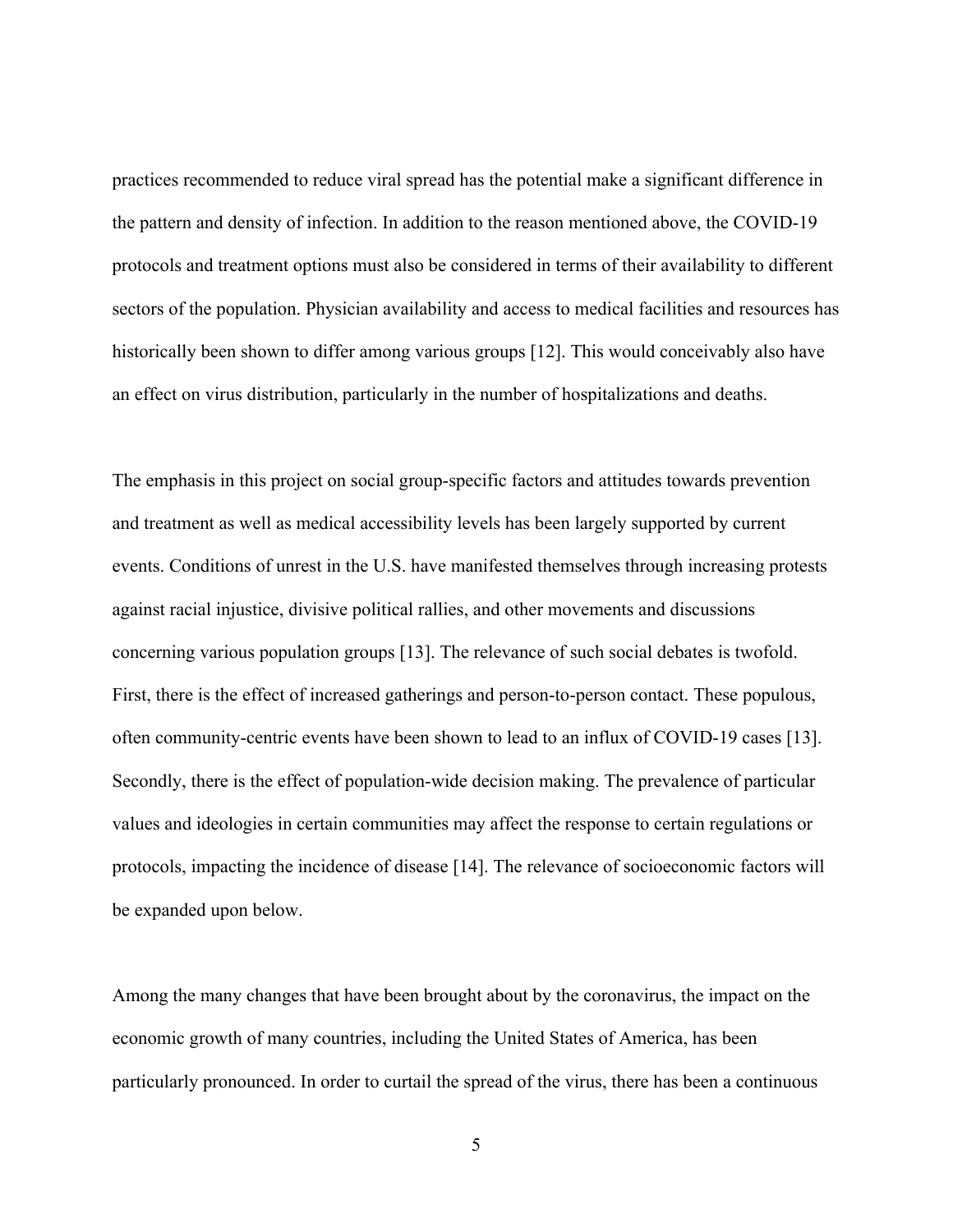increase in shut-down policies and regulations from state and federal governments. These new policies have been successful in slowing the speed of transmission of the virus [15]. However, they have also been detrimental to the economic state of the country and the rest of the world. For example, the government regulations have placed small businesses in a vulnerable position by limiting public gatherings and scaling down operation of companies. The number of business owners in the U.S. decreased by over three million from February to April of 2020 [16]. The businesses that have remained open employ individuals referred to as "essential workers" who have an increased exposure to disease, which further contributes to the spread of the coronavirus. There has also been considerable uncertainty and social unrest in the country during this period, which has played a role in the overall decline of the stock market [17]. These effects, along with multiple other consequences that have resulted from the spread of COVID-19, have, without a doubt, had an extreme effect on citizens of the country; this has altered their lifestyles, income levels, and health and general well-being.

Unequivocally, COVID-19 and recent events have also strongly affected the attitudes of racial groups in the United States of America. Following the inception of pandemic development, perceived injustices against marginalized racial groups have become major causes for social instability and unrest (which were mentioned above). Though there have already been multiple movements in favor of racial equality in the United States in past years, these have continuously increased in prominence [18]. This is possibly related to contributing factors such as the spread of coronavirus, the proximity of the presidential election, and the recent increase in publicized deaths linked to police activity [19]. The social turmoil from these events has played a part in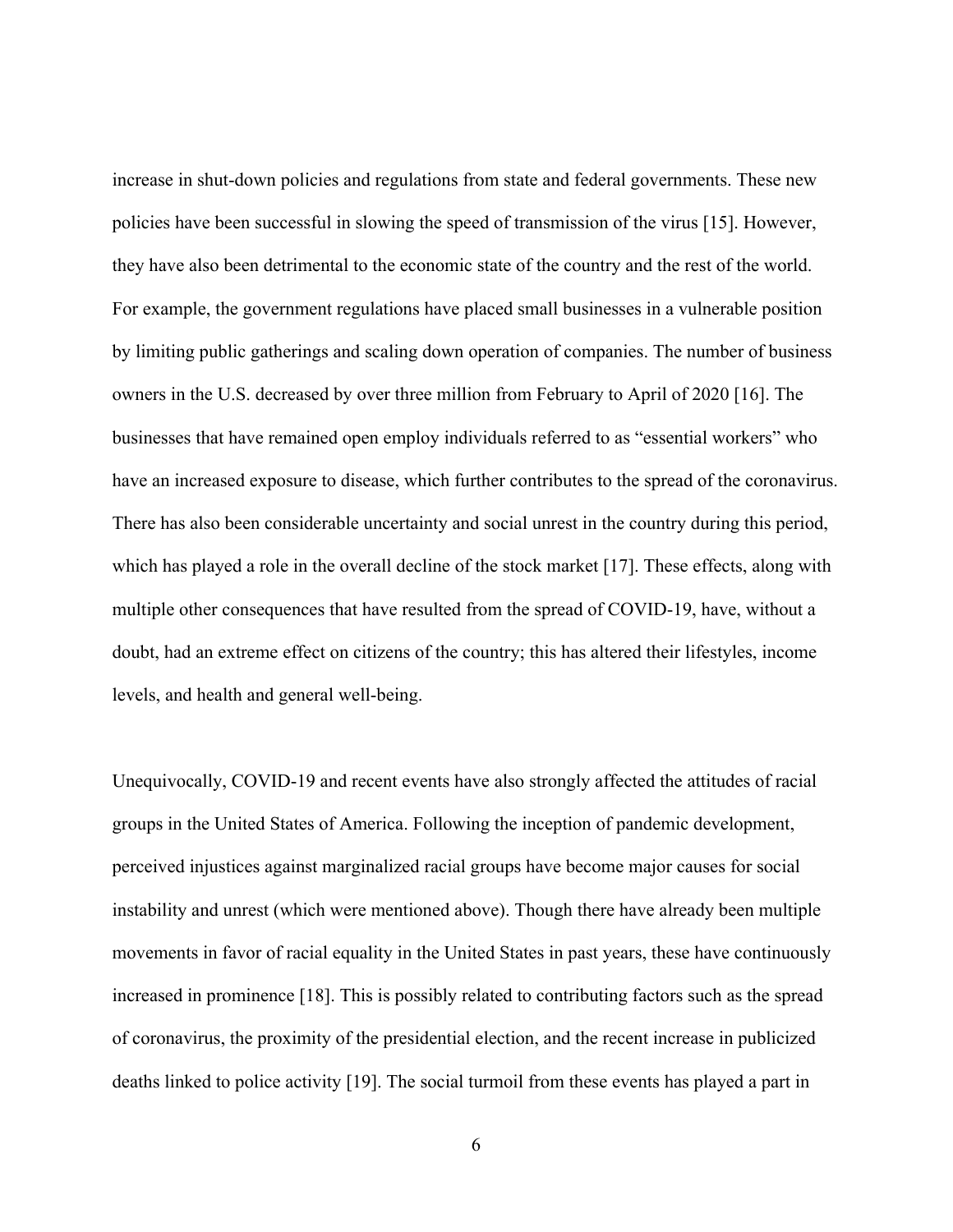leading to an increase in public demonstrations. One notable example in recent times is the Black Lives Matter movement, which has an increase in protestors since the start of the pandemic [18]. This phenomenon of growth in attendance is a major factor that has been met with contradicting opinions, which have arisen in light of the increased protests. Those in opposition to the movement have claimed that the increased protests are in violation of social distancing protocols and that they have majorly contributed to the continuing spread of infection through the population. However, some evidence indicates the possibility that the increase in cases from the protests was compensated by the behavior of individuals who purposely stayed at home to avoid infection [20]. In any case, this social turmoil is a representation of tension from several underlying causes, and it demonstrates a significant divide in the opinions and backgrounds of citizens of the country. These differences may potentially extend into multiple areas, including the risks and consequences presented by the advent of COVID-19 in relation to different groups in the population.

It has been established that there are stark disparities present in the field of health, and these are strongly determined by the economic or social groups to which an individual belongs. In fact, there is a connection between socioeconomic status, race, and ethnicity, as well as the way in which these categories relate to health [21]. When looking at differences in socioeconomic status and income in the population, it is evident there are worse health outcomes faced by people considered to be on the lower end of the spectrum [21]. The same is true for certain racial groups, particularly for African Americans; this pattern can largely be ascribed to a history of slavery and discrimination in the United States of America [21]. However, there are also ongoing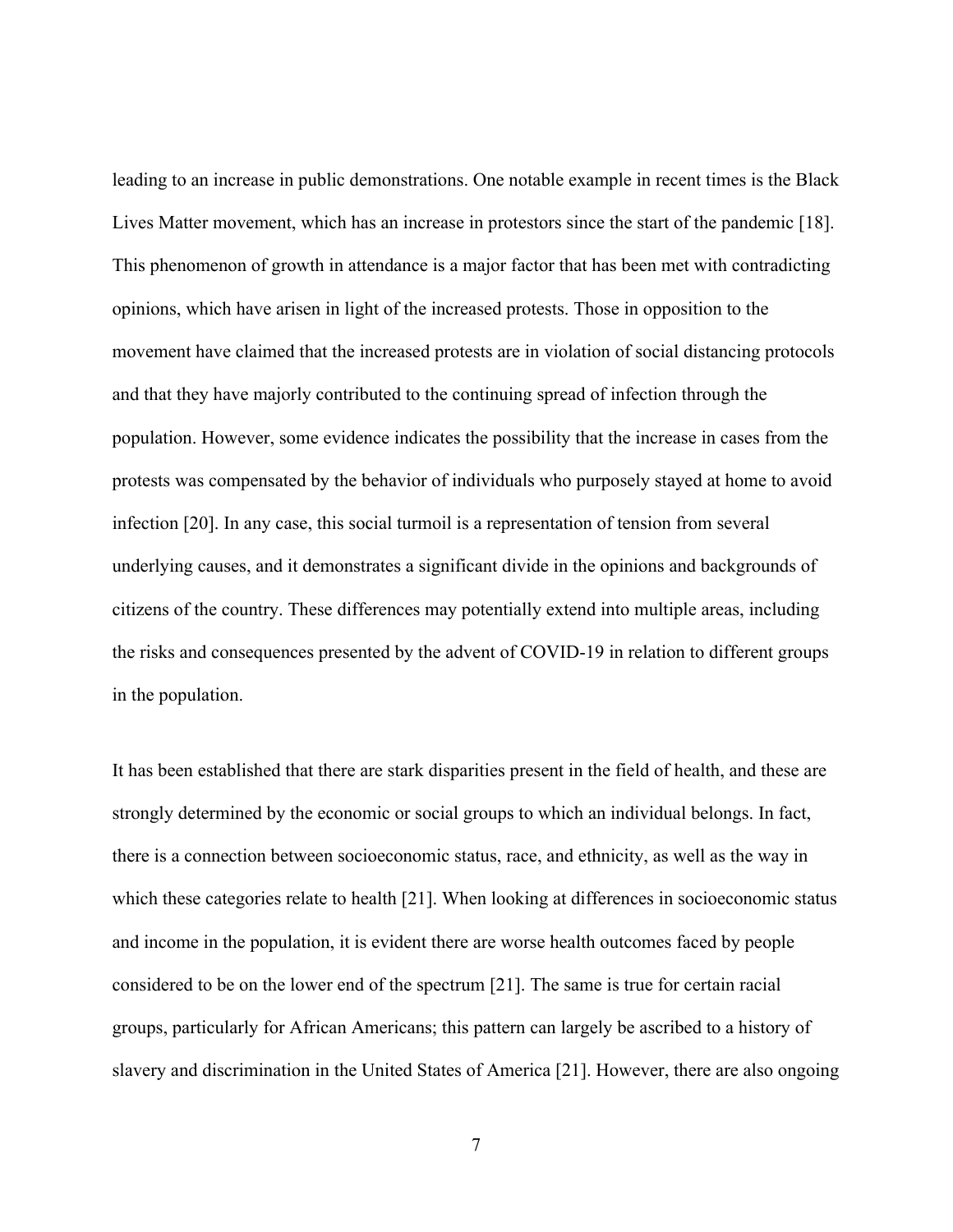factors that have been shown to affect the health outcomes of different populations. Overall, health disparities can be attributed to a large number of interrelated sources, which include but are not limited to the conditions experienced during childhood, environmental stressors and toxins, and lifestyle choices [21]. These factors can ultimately result in health complications, and they are correlated with a heightened risk of disease and infection.

Certain social groups are more likely to be exposed to unfavorable factors, which increases their susceptibility to infection [21]. This conclusion is especially pertinent within the context of the recent pandemic. For this reason, it is important to determine and analyze the differing effects that COVID-19 has had on varying subsectors of the population and how these effects have been exacerbated by existing social and economic disadvantages. This project analyzed whether a difference exists in the frequency of COVID-19 cases and deaths between particular racial populations, which was the expected result given the findings of previous research. Our hypothesis was that African Americans would show the highest rates for COVID-19 infection.

#### **Hypertension**

Diseases are sometimes found to be more common among certain populations with the possibility of having a heightened presence in individuals of specific races [22]. This may stem from genetic predisposition, or, as stated in the above section, from lack of access to resources and healthy lifestyle options. Because of this, investigating the relationship between race and diseases is one way to understand the causes behind increased diagnoses. One disease that may be analyzed in such a way is hypertension, which is the most common risk factor for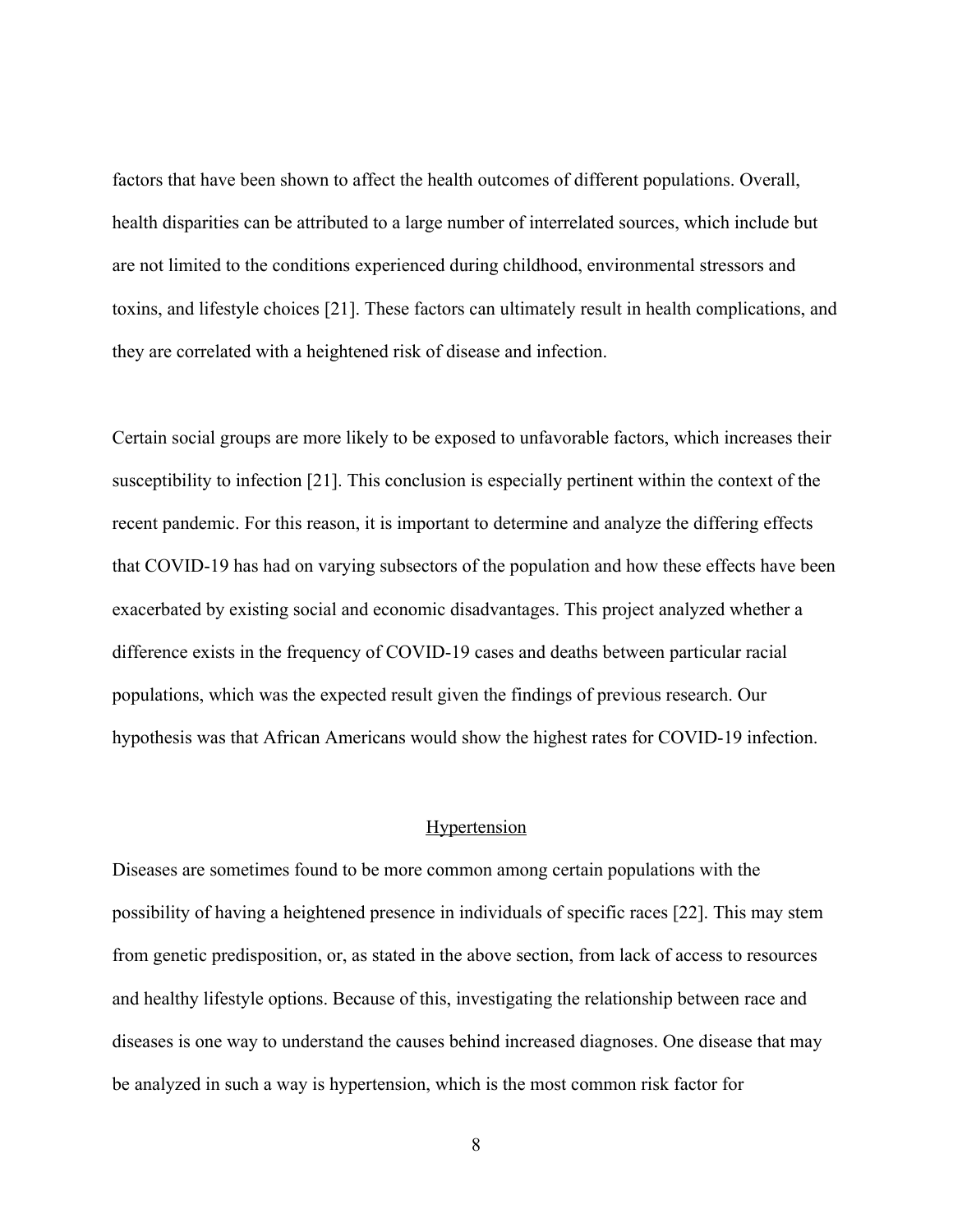cardiovascular events [23]. It is caused by the chronic pressure of blood against the walls of arteries and is influenced by blood volume and arterial resistance to the flow of blood [23]. The long-term effects of hypertension include organ stress and damage from the body's immune response, and these negative effects are exacerbated in individuals with a genetic predisposition for hypertension [24]. Apart from genetic factors, hypertension has been thought to develop from lifestyle factors, which include a low frequency of exercise, consumption of tobacco and alcohol, abnormal sodium and potassium levels in the diet, and stress [23]. There is a potential for interaction between race and hypertension, which prompts the investigation of the nature of this correlation and whether it differs significantly between different racial groups. Additionally, hypertension itself can act as a factor that affects health outcomes, as seen through its effect on the immune system. For this reason, hypertension's comorbidity with COVID-19 was examined in this project through the analysis of the correlation between the two factors. Our hypothesis was that African Americans would have the highest rates of hypertension. We also hypothesized that the variables of COVID-19 and hypertension would share a positive correlation.

#### Specific Aims

The first aim in this project concerned the relationship between race and certain diseases. Statewide COVID-19 rates were compared by race to determine if a correlation existed between race and COVID-19. Similarly, the second part of the first aim involved the comparison of hypertension rates by race to determine if a correlation existed between race and hypertension. The second aim investigated the correlation between statewide COVID-19 cases and hypertension cases; this was evaluated separately from the variable of race.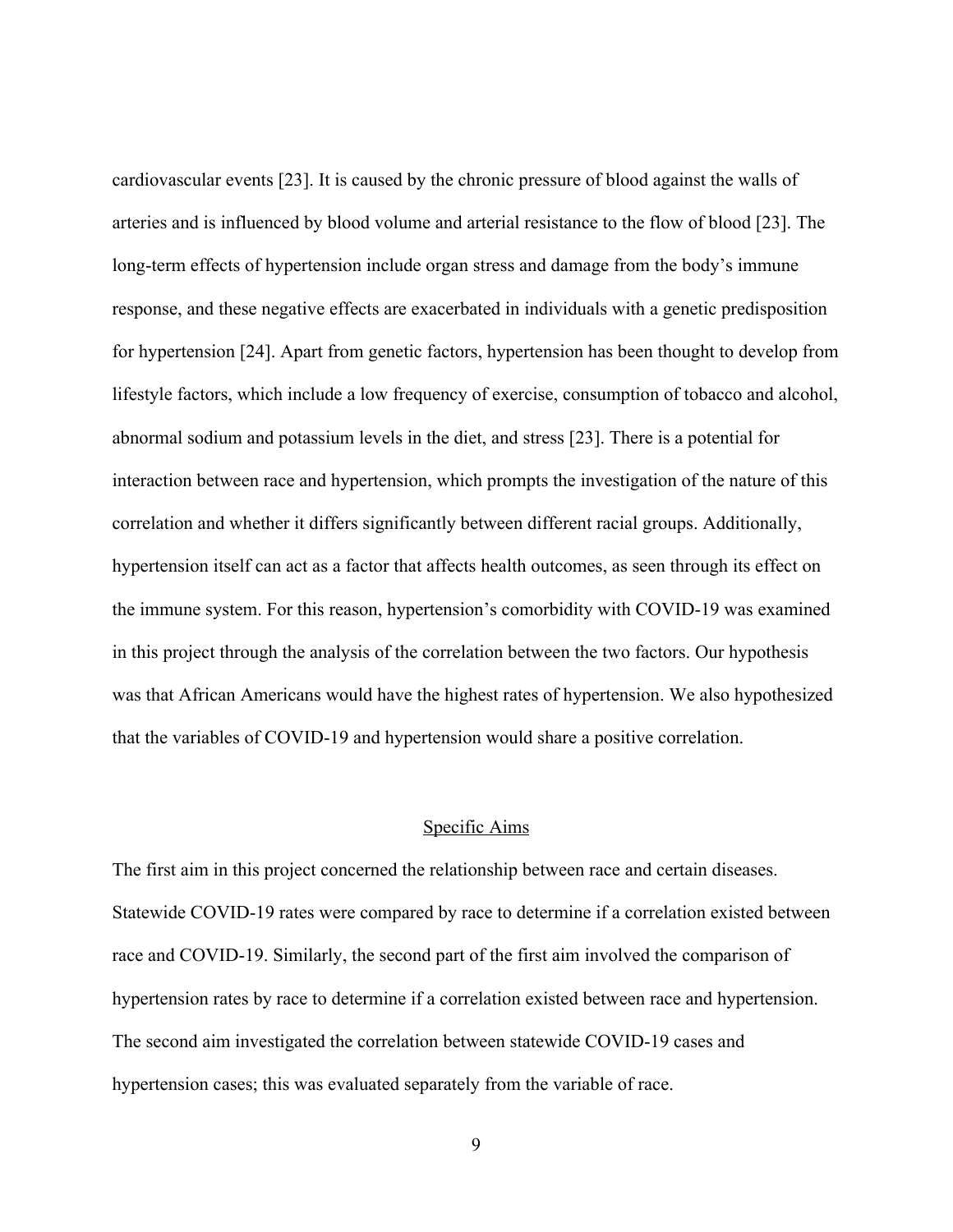## **CHAPTER TWO: METHODS**

#### Datasets

The datasets for the aims were publicly available and were obtained from the Kaiser Family Foundation (KFF), America's Health Rankings, the CDC, and the Census population data for each state. This project was designated by the IRB as a non-human study.

#### COVID-19 and Race

The Kaiser Family Foundation dataset contained information for the percentage of state COVID-19 cases by race as well as the percentage of each race in the total population for each state. The racial categories included were White, Black, Asian, Native American and Native Hawaiian. Since the data included the percentages of COVID-19 cases for certain races in the population but did not include the percentage of the affected population within each race, additional calculations were necessary. To accomplish this, the KFF state COVID-19 case percentages by race were multiplied by the total number of COVID-19 cases by state (obtained from the CDC). Next, the KFF state race percentages were multiplied by the total populations for each state (obtained from the Census data). The ratio of the two resulting values was found in order to determine the mean percentage of those infected with COVID-19 within each racial category by state. These percentages can be seen in Table 1 as they are distributed by race. In addition, the mean of the existing state values can be viewed in the boxplot shown in Figure 1.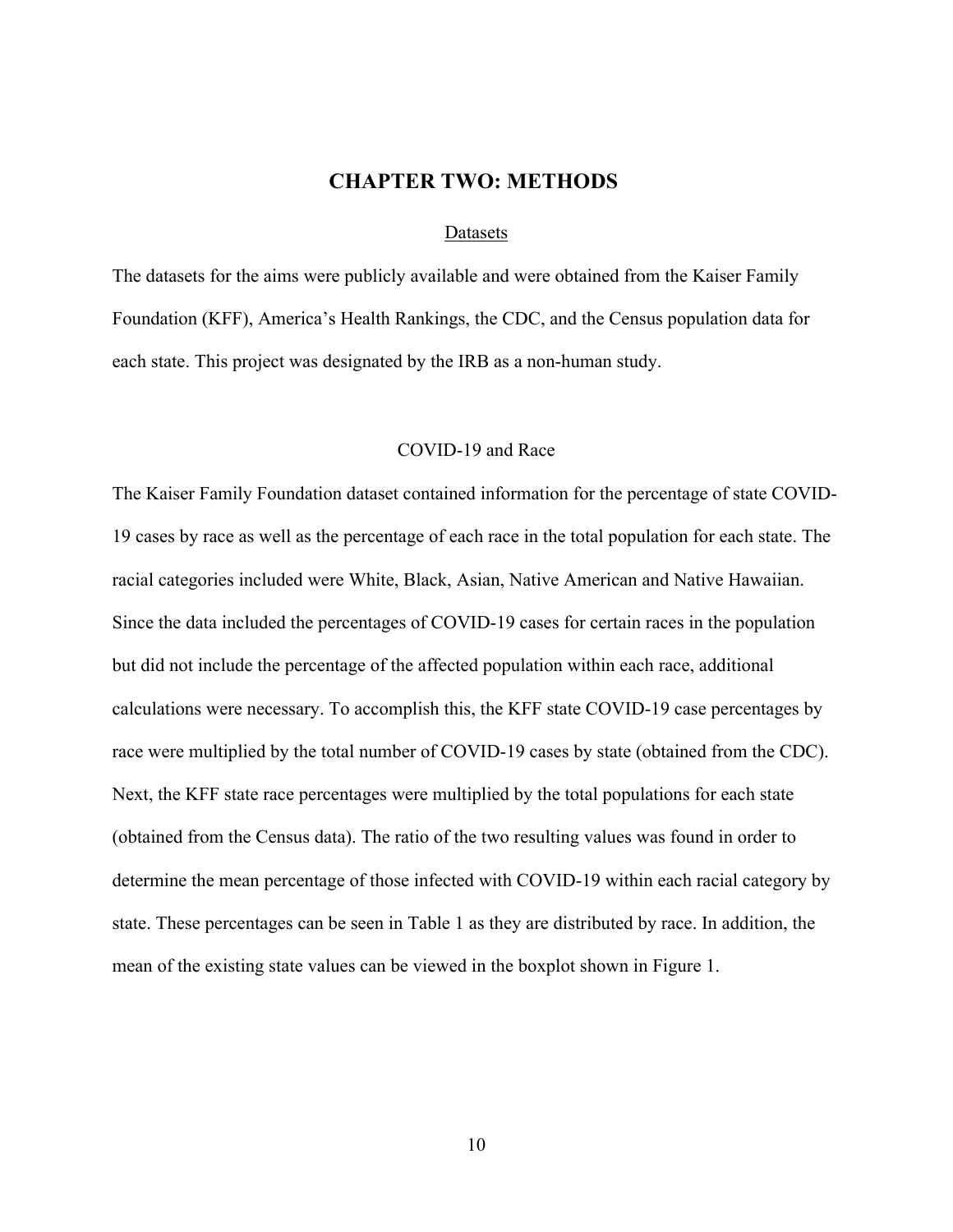#### Hypertension

The America's Health Rankings dataset described the frequency of hypertension among different racial populations by state. The data already accounted for race percentages in the population, so there were minimal additional calculations required. The percentages of hypertension for each racial group can be viewed in Table 2. The percentage of hypertension cases in the U.S. by race was found by creating a boxplot of the present state values; this is reflected in Figure 2.

#### Statistical Analyses

#### ANOVA

Each dataset (organized by separate state entries) was analyzed individually through one-way ANOVA to determine whether a statistically significant difference existed within each dependent variable based on the independent variable of race. This method of statistical analysis contrasts the variance found among various groups with the variances found within the groups themselves [24]. If the probability value,  $\alpha$ , is found to be less than a designated "significant" value of 0.05, then the null hypothesis can be disproved, meaning that a difference can be found between the population means. The three assumptions for performing ANOVA were the following: a normal distribution, the existence of a similar variance between different groups, and the existence of independent data points. The first two assumptions had to be satisfied by completing Levene's Test and observing the dataset boxplots, respectively, while the third assumption held true based on the method of data collection. After the ANOVA was completed, the post-hoc Tukey HSD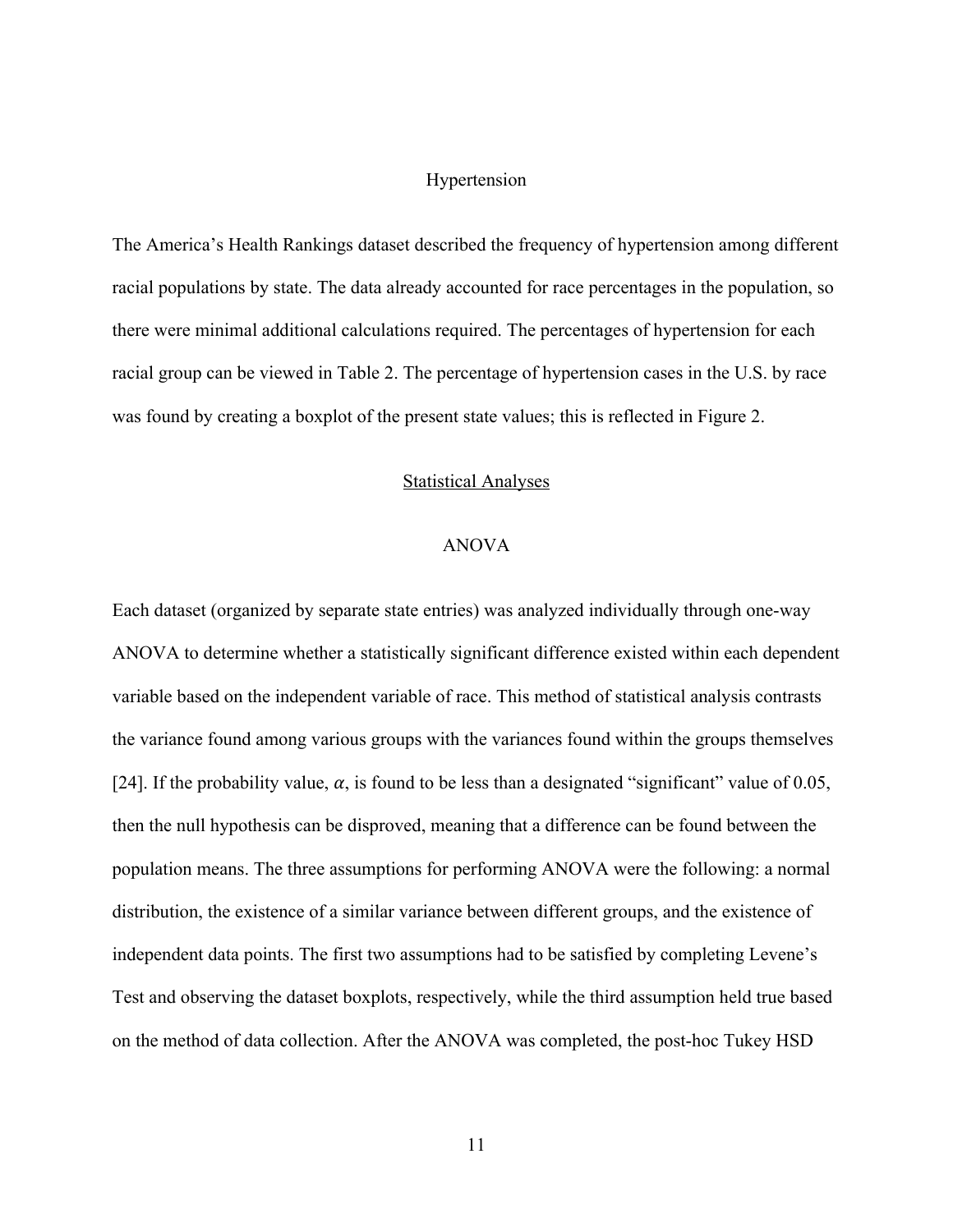Test was performed to compare each of the conditions among themselves. The ANOVA and Tukey HSD Test were both conducted through RStudio, a statistical software package.

### Kendall Rank Correlation Coefficient

For the second aim, Kendall's Tau-b Coefficient was used to determine the nature of the correlation between the dependent variables of hypertension and COVID-19. The assumptions of this test are that both of the variables are continuous and that the relationship between the variables is monotonic (though this is not a strict assumption); the use of this test was valid because the dataset fulfilled the assumptions. This specific test was also chosen because of its relatively high tolerance for outliers, which were present in the dataset. The Kendall Rank Correlation Coefficient was found using RStudio.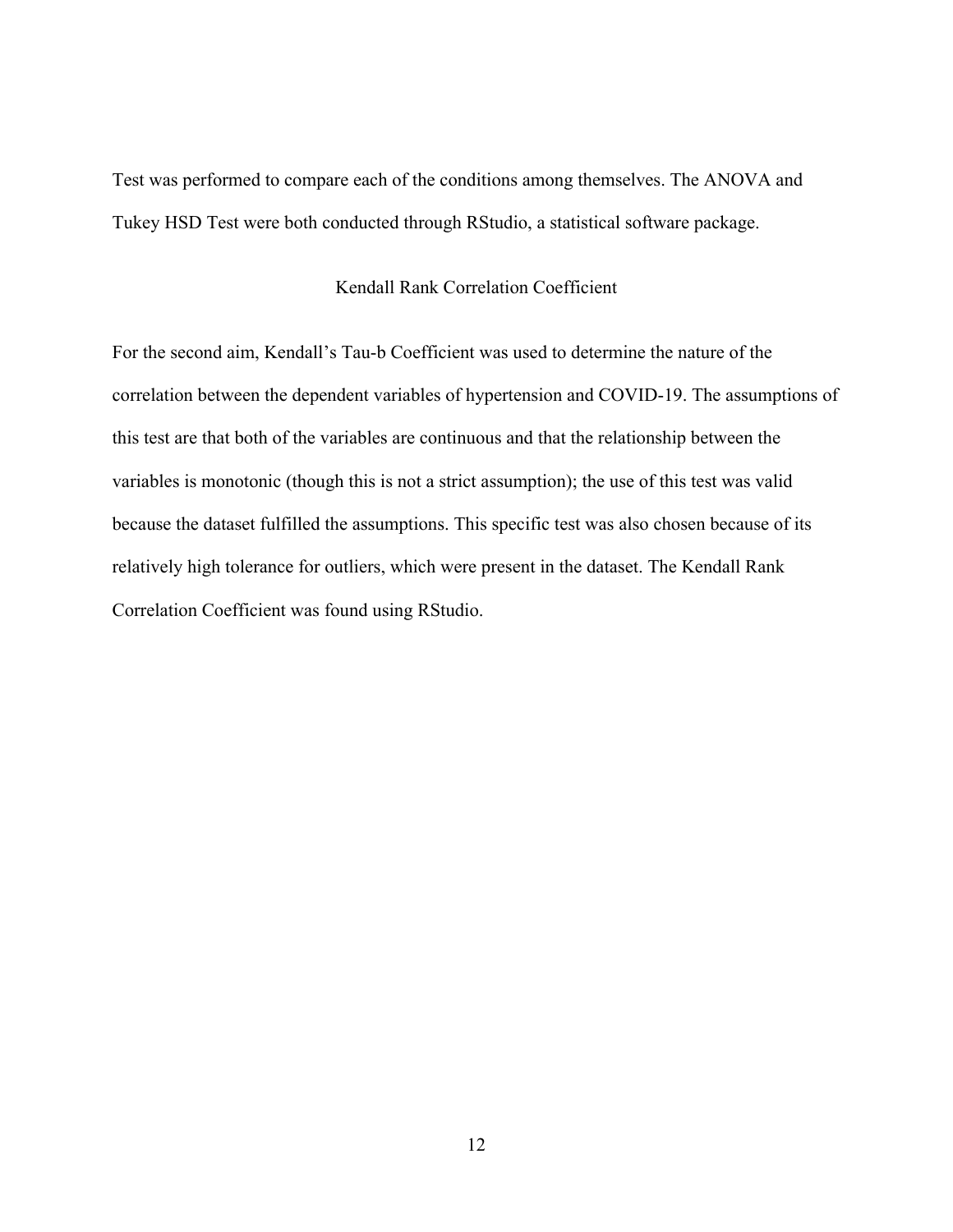## **CHAPTER THREE: RESULTS AND DISCUSSION**

For the COVID-19 percentage data, Levene's Test was used to fail to reject the null hypothesis, satisfying the assumption for homogeneity of variances. The boxplot determined that the distribution of the data was relatively normal, confirming the remaining assumption (Figure 1). According to the results of the ANOVA, the race of the sample population used during data collection had a statistically significant impact on the presence of COVID-19 infection. This was at the p<.05 level for the following conditions:  $[F(4,151)=19.69, p=4.62e-13]$ . The Tukey HSD Test shown in Figure 3 gives the output of the test, while Table 3 gives the exact similarities and differences between each of the conditions based on the p-values that were obtained.

For the hypertension percentage data, Levene's Test was also used. There was a failure to reject the null hypothesis, again satisfying the assumption for homogeneity of variances. The boxplot for this dataset also determined that the distribution was relatively normal, confirming the second assumption (Figure 2). According to the results of the ANOVA, the race of the sample population used during data collection had a statistically significant impact on the presence of hypertension in patients. This was at the  $p<0.05$  level for the following conditions:  $[F(4,151)]=$ 52.47, p=2e-16]. The Tukey HSD Test output is shown in Figure 4, and Table 4 shows the exact similarities and differences between the conditions that were found from the p-values.

It can be seen in Figure 3 that, for COVID-19 cases, the Native American population had the highest mean and the Black population had the second highest mean. This was followed by the Native Hawaiian population. There was a slight gap between this and the next group, which was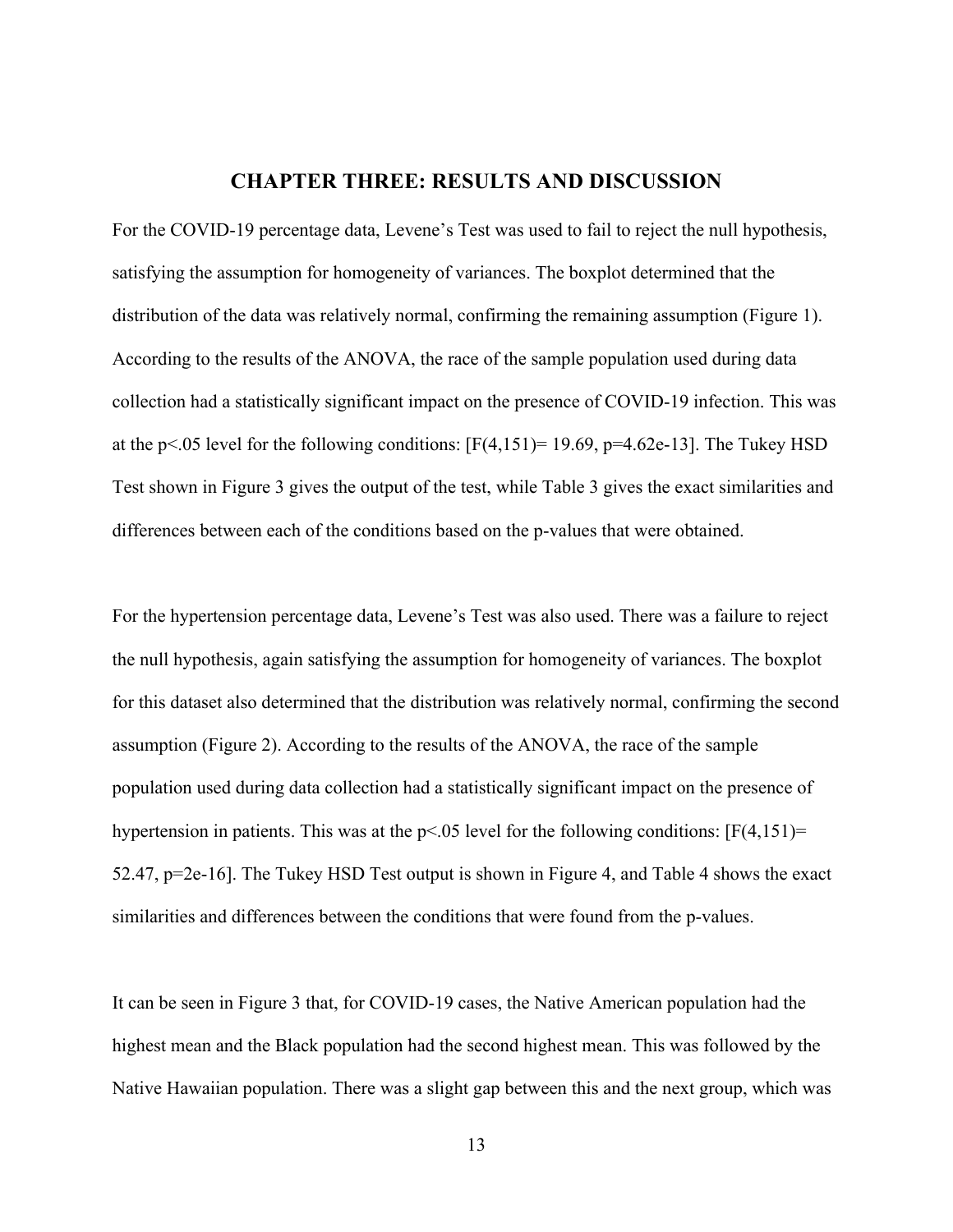the White population, while the Asian population could be associated with the lowest mean. Figure 4 shows that, for hypertension, the Black population had the highest mean and the White population had the second highest mean. The next highest population mean was for Native Americans, followed by Native Hawaiians, while the Asian population had the lowest mean once again.

Finally, the Kendall Rank Correlation Coefficient was found to be  $\tau = 0.2611868$ . This value, which is located on a scale from -1 to 1, indicates a slightly positive correlation between the dependent variables of COVID-19 cases and hypertension. A plot of the correlation between these variables is also represented in Figure 5; however, this graph does not necessarily reflect the Kendall Tau results directly.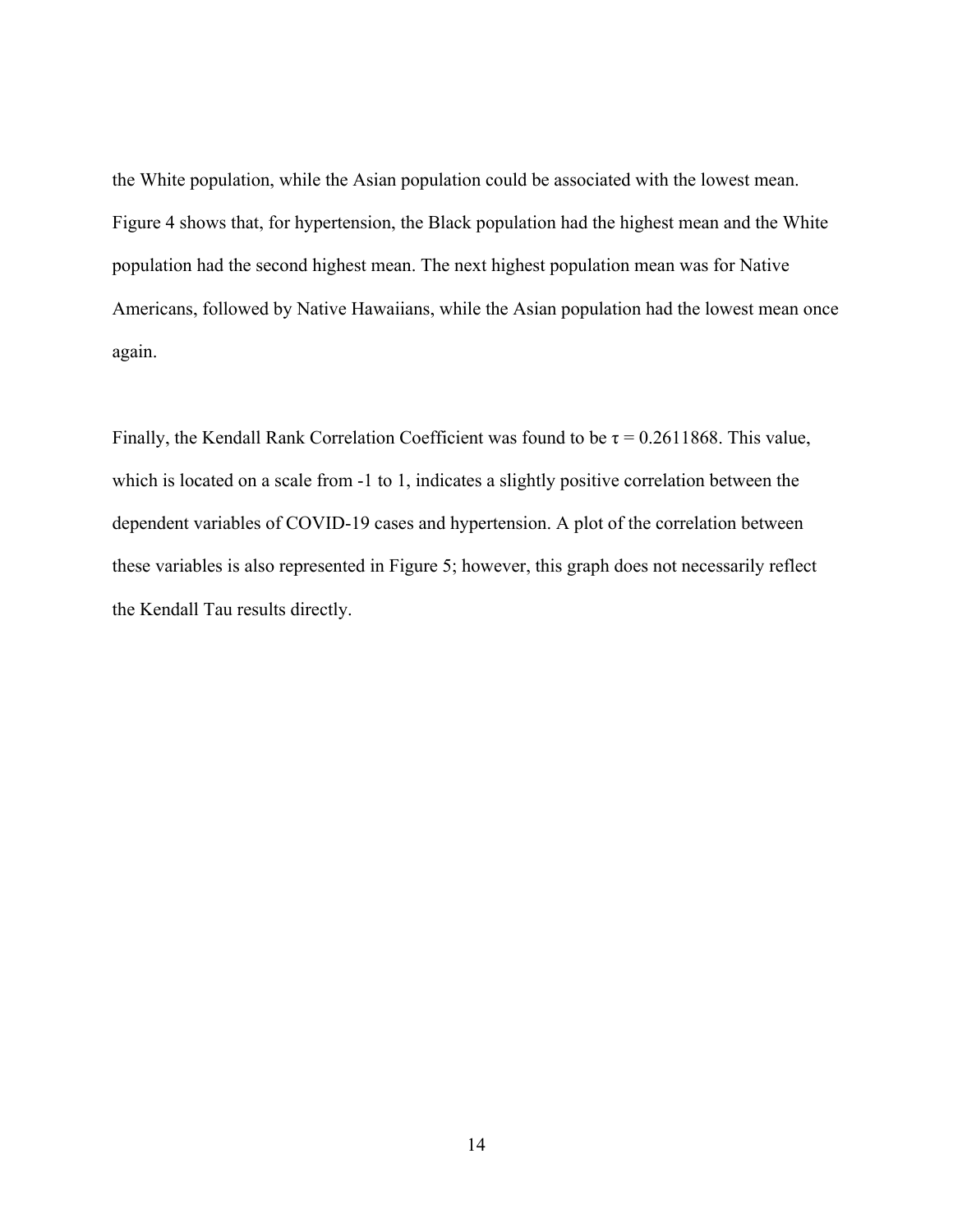|                | Rate of<br>COVID-19 | Rate of<br>COVID-19 | Rate of<br>COVID-19 | Rate of<br>COVID-19 | Rate of<br>COVID-19 |
|----------------|---------------------|---------------------|---------------------|---------------------|---------------------|
|                | Cases in            | Cases in            | Cases in            | Cases in Native     | Cases in Native     |
|                | White               | <b>Black</b>        | Asian               | American            | Hawaiian            |
| <b>State</b>   | Population          | Population          | Population          | Population          | Population          |
| AL             | 0.083655876         | 0.109106737         | <b>NA</b>           | <b>NA</b>           | <b>NA</b>           |
| AK             | 0.04534786          | 0.116353061         | <b>NA</b>           | 0.134452426         | <b>NA</b>           |
| AZ             | 0.094007868         | 0.112809442         | 0.075206294         | 0.169214162         | NA                  |
| <b>AR</b>      | 0.101708894         | 0.128738381         | <b>NA</b>           | <b>NA</b>           | <b>NA</b>           |
| CA             | 0.049049056         | 0.07063064          | 0.041201207         | <b>NA</b>           | <b>NA</b>           |
| CO             | 0.05971269          | 0.075193758         | 0.050129172         | <b>NA</b>           | NA                  |
| CT             | 0.055616246         | 0.087776945         | 0.031918889         | <b>NA</b>           | NA                  |
| DE             | 0.073774061         | 0.098186568         | <b>NA</b>           | NA                  | NA                  |
| DC             | 0.036852873         | 0.061904198         | <b>NA</b>           | <b>NA</b>           | <b>NA</b>           |
| FL             | 0.066579587         | 0.082336756         | <b>NA</b>           | <b>NA</b>           | <b>NA</b>           |
| GA             | 0.086612202         | 0.098917436         | <b>NA</b>           | <b>NA</b>           | <b>NA</b>           |
| H <sub>I</sub> | 0.015666732         | 0.056894974         | 0.015171993         | <b>NA</b>           | NA                  |
| ID             | 0.092235191         | <b>NA</b>           | <b>NA</b>           | 0.19315134          | <b>NA</b>           |
| ${\rm IL}$     | 0.083360436         | 0.087440246         | 0.047083209         | <b>NA</b>           | NA                  |
| ${\rm IN}$     | 0.092750865         | 0.087730162         | NA                  | NA                  | <b>NA</b>           |
| IA             | 0.111979505         | 0.134018025         | 0.10721442          | <b>NA</b>           | NA                  |
| <b>KS</b>      | 0.103708493         | 0.101296668         | 0.067531112         | <b>NA</b>           | NA                  |
| KY             | 0.089319557         | 0.091421194         | <b>NA</b>           | <b>NA</b>           | <b>NA</b>           |
| LA             | 0.079534783         | 0.098855733         | <b>NA</b>           | <b>NA</b>           | <b>NA</b>           |
| <b>ME</b>      | 0.032374263         | <b>NA</b>           | <b>NA</b>           | NA                  | <b>NA</b>           |
| MD             | 0.051035185         | 0.07017338          | 0.031896991         | <b>NA</b>           | NA                  |
| <b>MA</b>      | 0.057333047         | 0.093604975         | 0.046802488         | NA                  | NA                  |
| MI             | 0.058727589         | 0.065344783         | 0.043563188         | <b>NA</b>           | NA                  |
| <b>MN</b>      | 0.078762047         | 0.129629203         | 0.086419469         | <b>NA</b>           | <b>NA</b>           |
| MS             | 0.094459935         | 0.09970771          | <b>NA</b>           | <b>NA</b>           | <b>NA</b>           |
| <b>MO</b>      | 0.065805062         | 0.085312491         | <b>NA</b>           | <b>NA</b>           | <b>NA</b>           |
| MT             | 0.085510572         | NA                  | NA                  | 0.104584969         | <b>NA</b>           |
| <b>NE</b>      | 0.108233281         | 0.083667975         | 0.104584969         | 0.17244632          | <b>NA</b>           |
| NV             | 0.073843345         | 0.085152686         | 0.095796771         | <b>NA</b>           | <b>NA</b>           |
| NH             | 0.050422627         | <b>NA</b>           | <b>NA</b>           | <b>NA</b>           | <b>NA</b>           |
| NJ             | 0.070286507         | 0.082837669         | 0.045184183         | <b>NA</b>           | NA                  |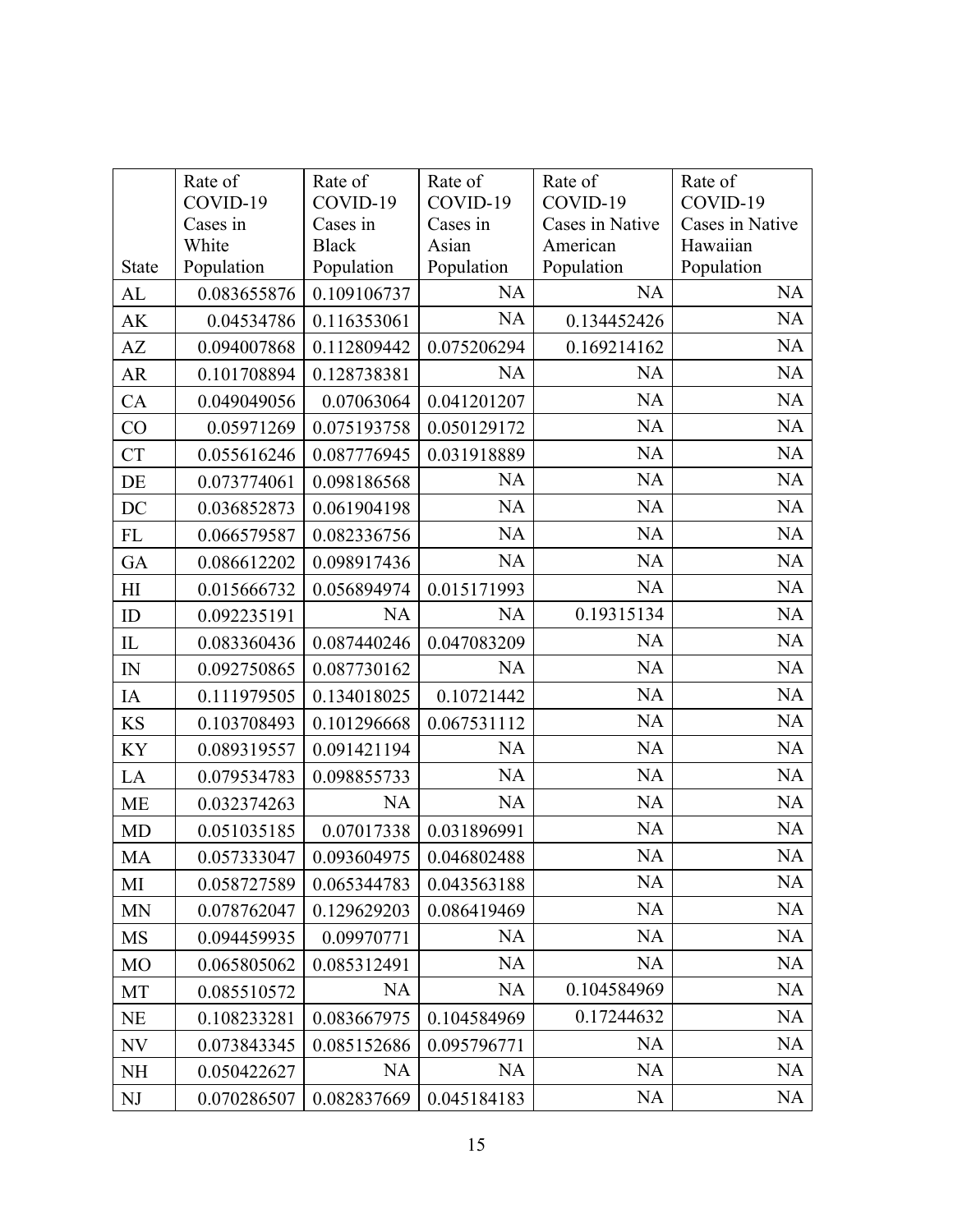| <b>NM</b> | 0.050388519 | 0.088779772 | <b>NA</b>   | 0.207152801 | NA        |
|-----------|-------------|-------------|-------------|-------------|-----------|
| NC        | 0.075463052 | 0.082765928 | <b>NA</b>   | <b>NA</b>   | <b>NA</b> |
| ND        | 0.130057629 | <b>NA</b>   | <b>NA</b>   | 0.153519005 | <b>NA</b> |
| OH        | 0.077191255 | 0.090313768 | 0.083366555 | <b>NA</b>   | <b>NA</b> |
| OK        | 0.111449122 | 0.108436984 | 0.108436984 | 0.176210099 | <b>NA</b> |
| <b>OR</b> | 0.026405147 | 0.055719335 | 0.029716979 | 0.074292446 | <b>NA</b> |
| PA        | 0.075376957 | 0.093594448 | 0.055153871 | <b>NA</b>   | <b>NA</b> |
| RI        | 0.095097349 | 0.160759804 | 0.080379902 | <b>NA</b>   | <b>NA</b> |
| <b>SC</b> | 0.087629365 | 0.101227025 | <b>NA</b>   | <b>NA</b>   | <b>NA</b> |
| <b>SD</b> | 0.121571853 | <b>NA</b>   | <b>NA</b>   | 0.207685249 | <b>NA</b> |
| <b>TN</b> | 0.109688354 | 0.107001731 | <b>NA</b>   | <b>NA</b>   | <b>NA</b> |
| <b>TX</b> | 0.08314331  | 0.145875311 | 0.018426355 | <b>NA</b>   | <b>NA</b> |
| UT        | 0.104502265 | 0.116445381 | 0.116445381 | <b>NA</b>   | <b>NA</b> |
| <b>VT</b> | 0.023533694 | <b>NA</b>   | <b>NA</b>   | <b>NA</b>   | <b>NA</b> |
| VA        | 0.058231345 | 0.079095613 | 0.039034198 | <b>NA</b>   | <b>NA</b> |
| WA        | 0.031803622 | 0.067582696 | 0.030036754 | 0.090110262 | <b>NA</b> |
| <b>WV</b> | 0.074032431 | 0.098709909 | NA          | <b>NA</b>   | <b>NA</b> |
| WI        | 0.102760481 | 0.124220501 | <b>NA</b>   | <b>NA</b>   | <b>NA</b> |
| WY        | 0.094486652 | <b>NA</b>   | <b>NA</b>   | 0.330703281 | <b>NA</b> |

"NA" was used to represent values that were not available on state websites as well as disease rates that were below 1% of the population.

Table 1. COVID-19 State Percentages by Race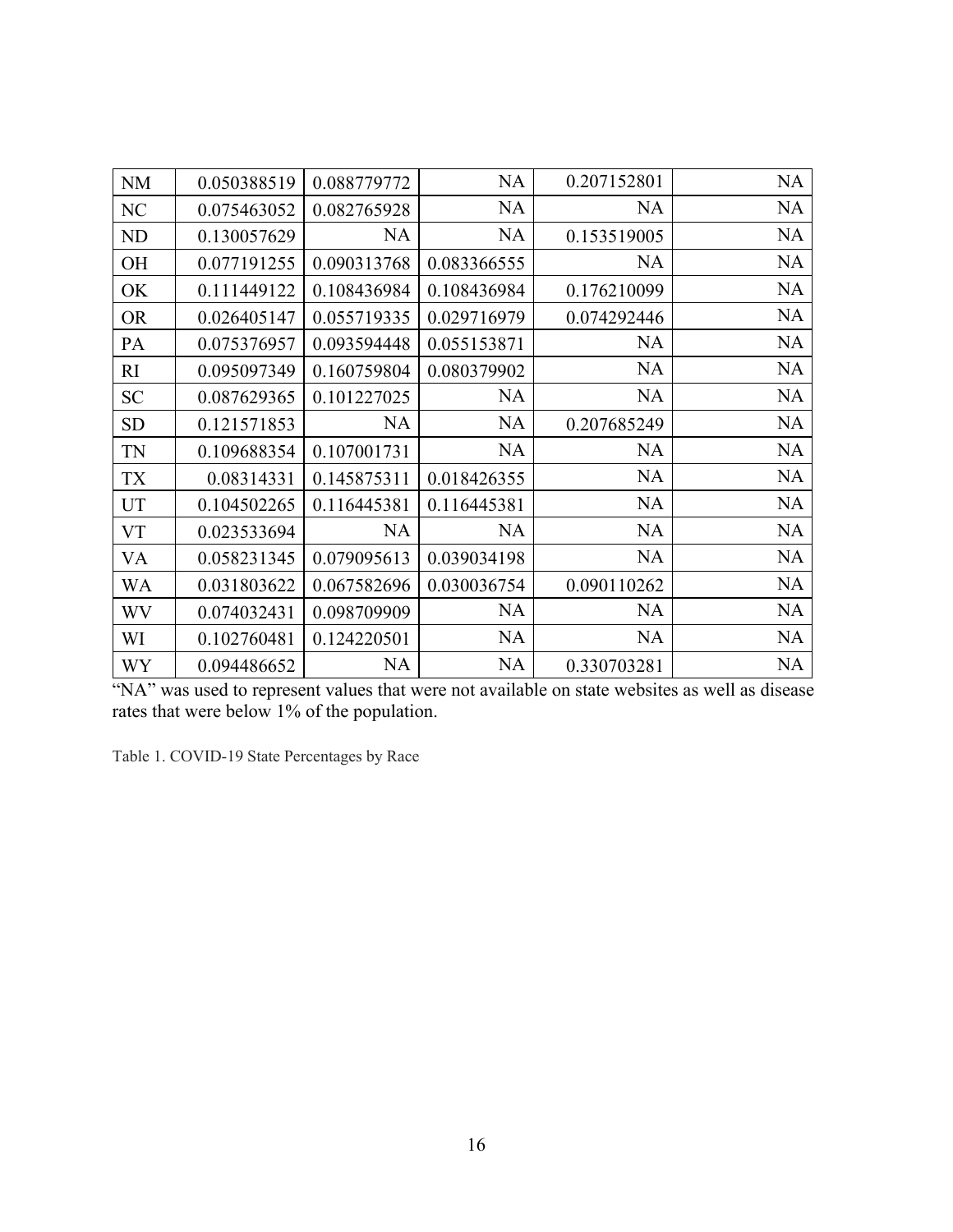|           |              | Rate of      | Rate of      | Rate of      | Rate of      |
|-----------|--------------|--------------|--------------|--------------|--------------|
|           | Rate of      | Hypertension | Hypertension | Hypertension | Hypertension |
|           | Hypertension | in Black     | in Asian     | in Native    | in Native    |
|           | in White     | Population   | Population   | American     | Hawaiian     |
| State     | Population   |              |              | Population   | Population   |
| AL        | 0.424        | 0.477        | <b>NA</b>    | <b>NA</b>    | NA           |
| AK        | 0.329        | 0.411        | <b>NA</b>    | 0.36         | NA           |
| AZ        | 0.361        | 0.487        | 0.183        | 0.309        | NA           |
| AR        | 0.419        | 0.493        | <b>NA</b>    | <b>NA</b>    | NA           |
| CA        | 0.326        | 0.387        | 0.211        | NA           | NA           |
| CO        | 0.261        | 0.369        | 0.13         | <b>NA</b>    | $\rm NA$     |
| <b>CT</b> | 0.318        | 0.431        | 0.166        | <b>NA</b>    | NA           |
| DE        | 0.388        | 0.421        | <b>NA</b>    | NA           | <b>NA</b>    |
| DC        | 0.185        | 0.419        | <b>NA</b>    | <b>NA</b>    | NA           |
| FL        | 0.379        | 0.359        | <b>NA</b>    | NA           | NA           |
| GA        | 0.352        | 0.42         | NA           | <b>NA</b>    | NA           |
| H         | 0.262        | 0.275        | 0.359        | <b>NA</b>    | 0.294        |
| ID        | 0.313        | NA           | <b>NA</b>    | 0.498        | <b>NA</b>    |
| $\rm IL$  | 0.346        | 0.384        | 0.162        | NA           | NA           |
| IN        | 0.351        | 0.445        | NA           | NA           | NA           |
| IA        | 0.33         | 0.379        | 0.124        | <b>NA</b>    | <b>NA</b>    |
| KS        | 0.347        | 0.479        | 0.233        | NA           | NA           |
| KY        | 0.418        | 0.449        | <b>NA</b>    | NA           | NA           |
| LA        | 0.389        | 0.434        | <b>NA</b>    | <b>NA</b>    | <b>NA</b>    |
| ME        | 0.364        | <b>NA</b>    | NA           | <b>NA</b>    | <b>NA</b>    |
| MD        | 0.353        | 0.409        | 0.201        | NA           | NA           |
| <b>MA</b> | 0.3          | 0.31         | 0.123        | NA           | NA           |
| MI        | 0.352        | 0.427        | 0.152        | <b>NA</b>    | NA           |
| <b>MN</b> | 0.303        | 0.249        | 0.145        | <b>NA</b>    | <b>NA</b>    |
| <b>MS</b> | 0.429        | 0.47         | <b>NA</b>    | <b>NA</b>    | <b>NA</b>    |
| <b>MO</b> | 0.312        | 0.342        | <b>NA</b>    | <b>NA</b>    | <b>NA</b>    |
| MT        | 0.293        | <b>NA</b>    | <b>NA</b>    | 0.355        | <b>NA</b>    |
| <b>NE</b> | 0.326        | 0.338        | 0.194        | 0.439        | <b>NA</b>    |
| <b>NV</b> | 0.369        | 0.323        | 0.368        | <b>NA</b>    | NA           |
| NH        | 0.321        | NA           | NA           | <b>NA</b>    | NA           |
| NJ        | 0.343        | 0.412        | 0.254        | $\rm NA$     | NA           |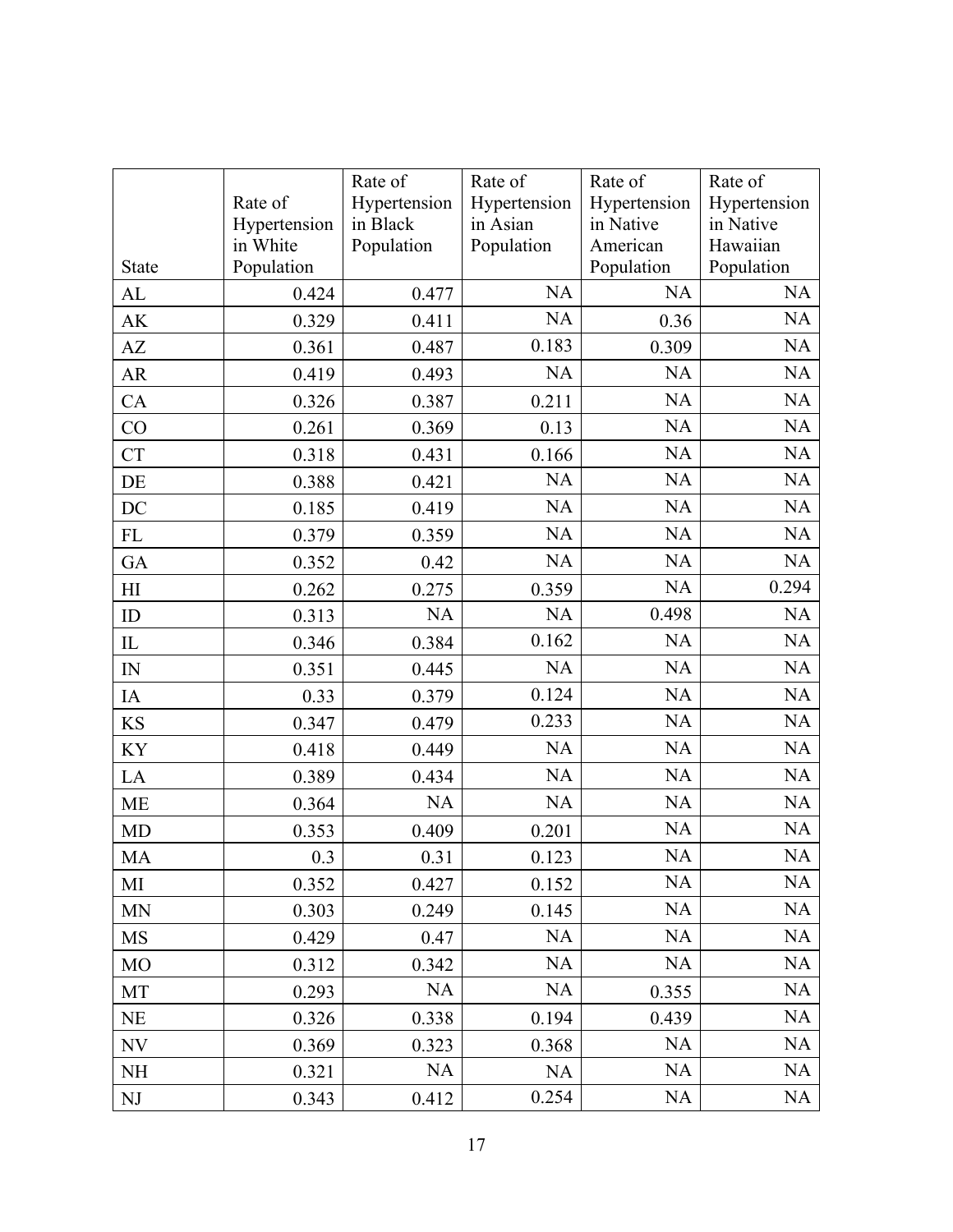|           |       |           | NA        |           | NA        |
|-----------|-------|-----------|-----------|-----------|-----------|
| $\rm NM$  | 0.355 | 0.423     |           | 0.306     |           |
| NC        | 0.354 | 0.457     | <b>NA</b> | 0.54      | NA        |
| ND        | 0.306 | <b>NA</b> | <b>NA</b> | 0.393     | NA        |
| OH        | 0.343 | 0.436     | 0.108     | <b>NA</b> | NA        |
| OK        | 0.391 | 0.444     | 0.283     | 0.392     | NA        |
| <b>OR</b> | 0.324 | 0.37      | 0.214     | 0.338     | NA        |
| PA        | 0.342 | 0.433     | 0.153     | <b>NA</b> | <b>NA</b> |
| RI        | 0.343 | 0.357     | 0.152     | <b>NA</b> | NA        |
| <b>SC</b> | 0.384 | 0.443     | NA        | <b>NA</b> | NA        |
| SD        | 0.315 | <b>NA</b> | <b>NA</b> | 0.313     | <b>NA</b> |
| TN        | 0.392 | 0.464     | <b>NA</b> | <b>NA</b> | <b>NA</b> |
| TX        | 0.358 | 0.396     | 0.183     | <b>NA</b> | <b>NA</b> |
| UT        | 0.268 | 0.249     | 0.158     | <b>NA</b> | <b>NA</b> |
| VT        | 0.303 | <b>NA</b> | <b>NA</b> | <b>NA</b> | <b>NA</b> |
| VA        | 0.343 | 0.453     | 0.138     | <b>NA</b> | NA        |
| WA        | 0.325 | 0.338     | 0.217     | 0.354     | NA        |
| WV        | 0.44  | 0.41      | NA        | <b>NA</b> | NA        |
| WI        | 0.321 | 0.366     | <b>NA</b> | <b>NA</b> | <b>NA</b> |
| <b>WY</b> | 0.318 | <b>NA</b> | <b>NA</b> | 0.275     | <b>NA</b> |

"NA" was used to represent values that were not available on state websites as well as disease rates that were below 1% of the population.

Table 2. Hypertension State Percentages by Race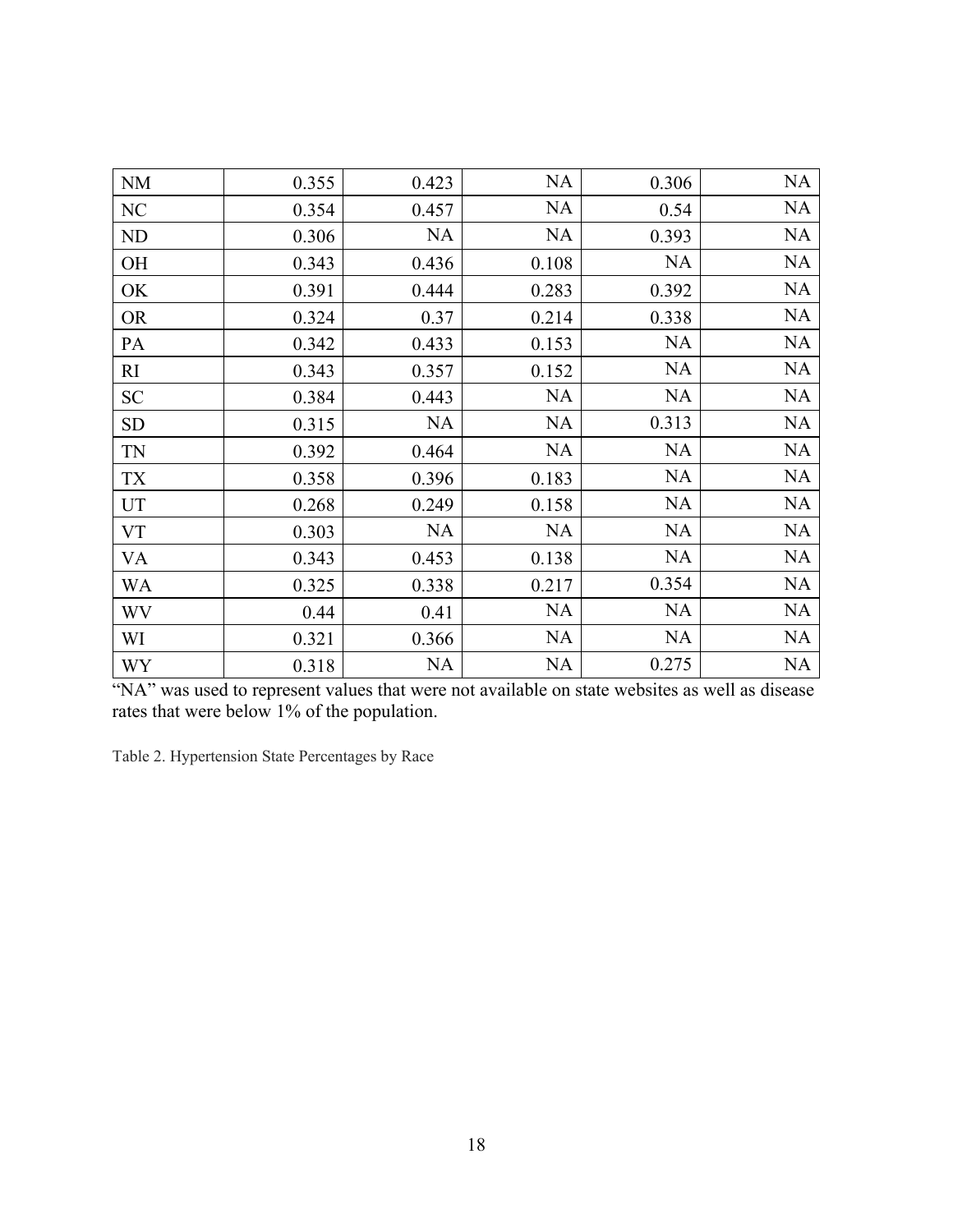| Distinct | <b>Black</b> | Native   | Asian           | Native       | Native   |
|----------|--------------|----------|-----------------|--------------|----------|
| From     |              | American |                 | American     | American |
| One      | White        |          | <b>Black</b>    |              |          |
| Another  |              | White    |                 | <b>Black</b> | Asian    |
| The      | Asian        | Native   | Native Hawaiian | Native       | Native   |
| Same As  |              | Hawaiian |                 | Hawaiian     | Hawaiian |
| One      | White        |          | <b>Black</b>    |              |          |
| Another  |              | White    |                 | Asian        | Native   |
|          |              |          |                 |              | American |

Table 3. COVID-19 and Race Tukey HSD Analysis

| Distinct | Native                   | Native       |          |               |          |          |          |              |
|----------|--------------------------|--------------|----------|---------------|----------|----------|----------|--------------|
| From     | American                 | American     |          |               |          |          |          |              |
| One      | $\overline{\phantom{a}}$ |              |          |               |          |          |          |              |
| Another  | White                    | <b>Black</b> |          |               |          |          |          |              |
| The      | <b>Black</b>             | Asian        | Native   | <b>Native</b> | Native   | Native   | Native   | Asian        |
| Same     | $\overline{\phantom{a}}$ | -            | Hawaiian | Hawaiian      | Hawaiian | American | Hawaiian |              |
| As One   | White                    | White        |          |               |          |          |          | <b>Black</b> |
| Another  |                          |              | Black    | Native        | Asian    | Asian    | White    |              |
|          |                          |              |          | American      |          |          |          |              |

Table 4. Hypertension and Race Tukey HSD Analysis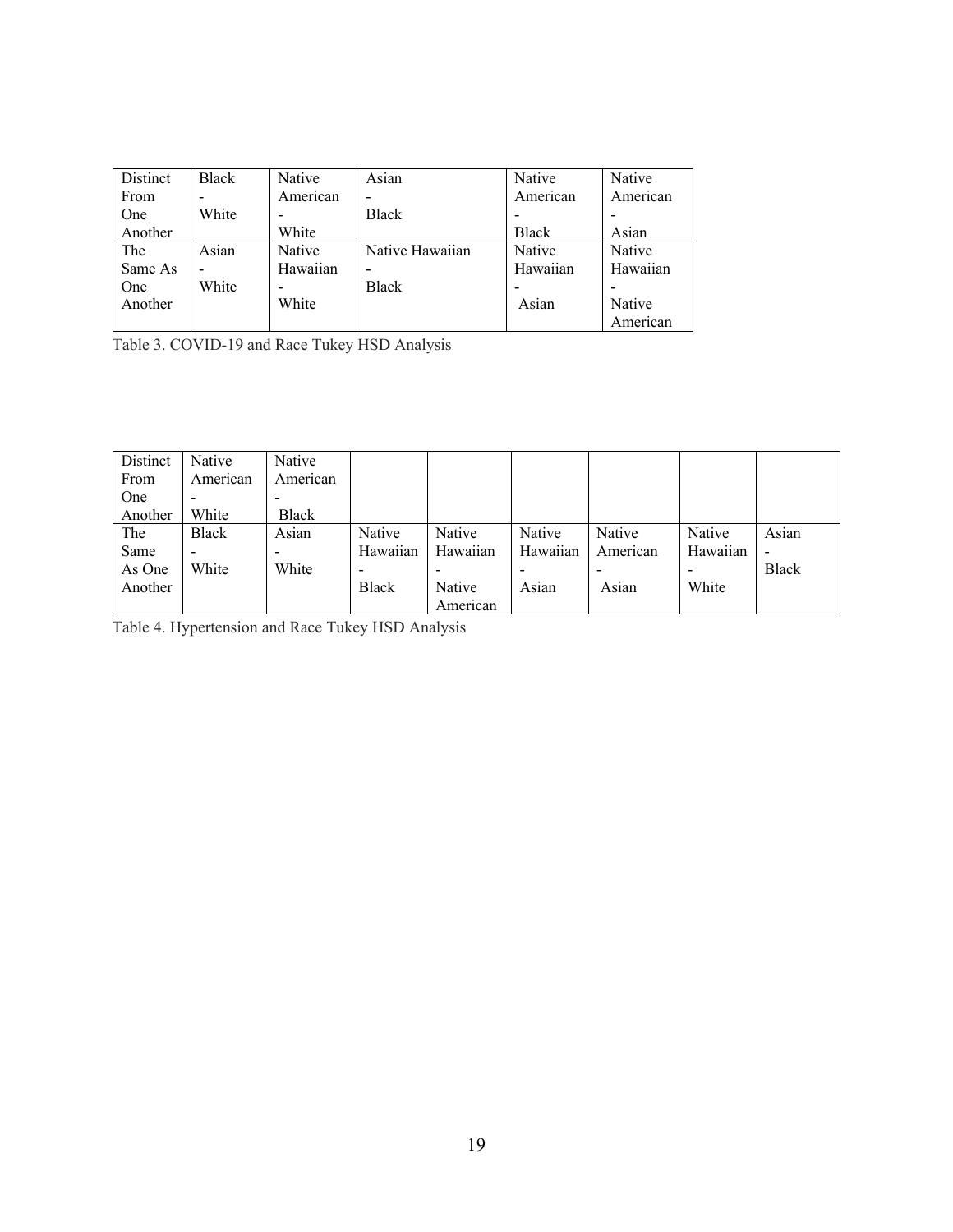

Figure 1. Boxplot of COVID-19 Cases by Race



Figure 2. Boxplot of Hypertension by Race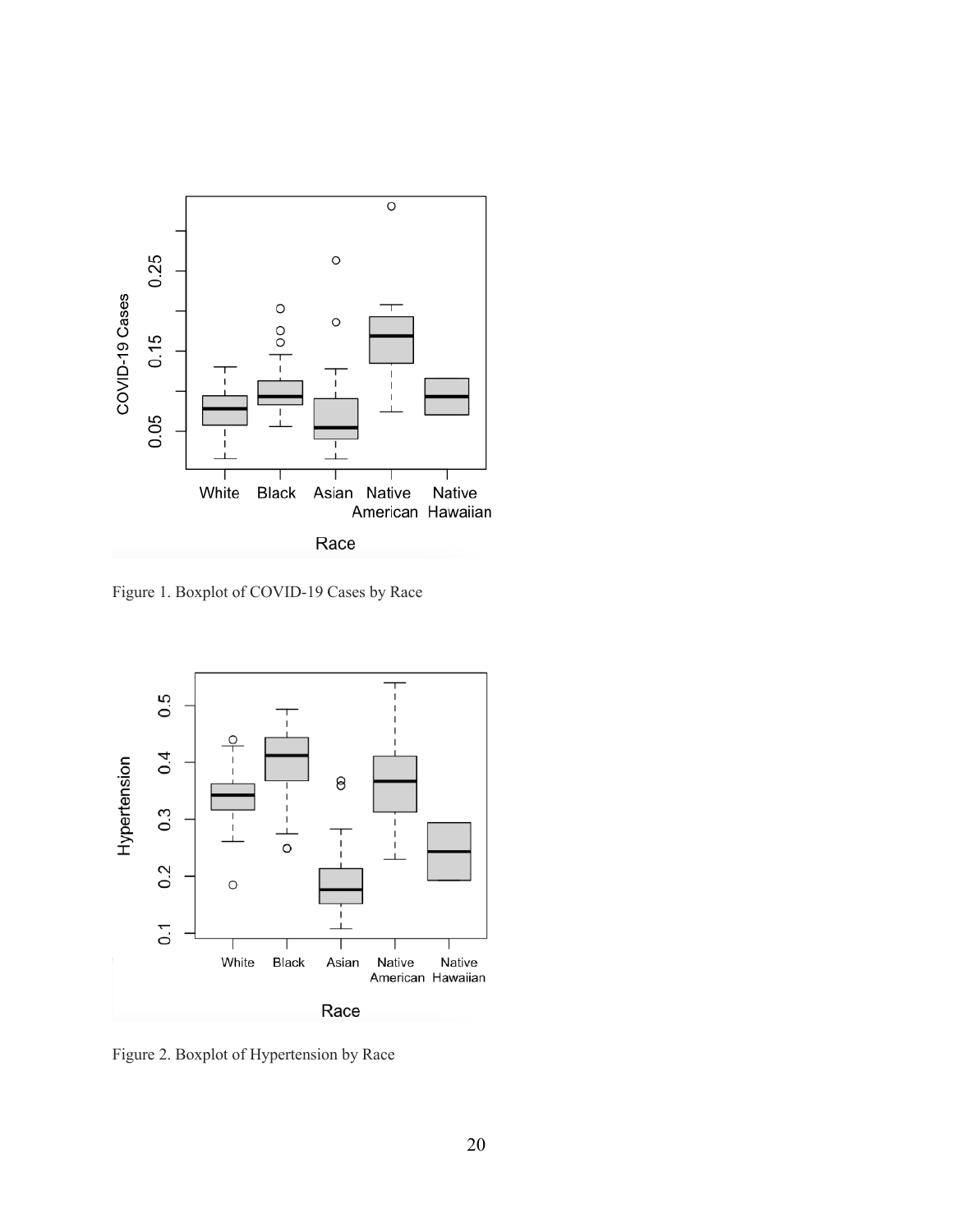|                                                             | diff        | lwr                          | upr                                                            | p adj |
|-------------------------------------------------------------|-------------|------------------------------|----------------------------------------------------------------|-------|
| Black - White                                               | 0.024306113 | 0.003040757                  | 0.045571470 0.0163219                                          |       |
| Asian - White                                               |             | $-0.006989957 - 0.028625775$ | 0.014645862 0.8994858                                          |       |
| Native American - White                                     | 0.091997982 | 0.059411736                  | 0.124584228 0.0000000                                          |       |
| Native Hawaiian - White                                     |             | 0.017898805 -0.057579547     | 0.093377157 0.9655200                                          |       |
|                                                             |             |                              | Asian - Black -0.031296070 -0.053252725 -0.009339416 0.0011796 |       |
| Native American - Black                                     |             | 0.067691869  0.034891724     | 0.100492013 0.0000006                                          |       |
| Native Hawaiian - Black -0.006407308 -0.081978253           |             |                              | 0.069163636 0.9993284                                          |       |
| Native American - Asian                                     |             | 0.098987939 0.065946409      | 0.132029469 0.0000000                                          |       |
| Native Hawaiian - Asian 0.024888762 -0.050787264            |             |                              | 0.100564788 0.8934414                                          |       |
| Native Hawaiian - Native American -0.074099177 -0.153601477 |             |                              | 0.005403123 0.0805301                                          |       |

Figure 3. Tukey HSD Output for COVID-19 Cases and Race

|                                                                        | diff | lwr | upr                                                          | p adj |
|------------------------------------------------------------------------|------|-----|--------------------------------------------------------------|-------|
| Black - White                                                          |      |     | 0.05924852  0.02441665  0.094080390  0.0000574               |       |
|                                                                        |      |     | Asian - White -0.14899925 -0.18954131 -0.108457186 0.0000000 |       |
|                                                                        |      |     |                                                              |       |
| Native Hawaiian - White -0.09746078 -0.21873544 0.023813872 0.1783835  |      |     |                                                              |       |
|                                                                        |      |     | Asian - Black -0.20824776 -0.25004387 -0.166451655 0.0000000 |       |
| Native American - Black -0.02788577 -0.06649614 0.010724590 0.2738732  |      |     |                                                              |       |
| Native Hawaiian - Black -0.15670930 -0.27840893 -0.035009678 0.0045313 |      |     |                                                              |       |
| Native American - Asian                                                |      |     | 0.18036199  0.13653096  0.224193023  0.0000000               |       |
| Native Hawaiian - Asian                                                |      |     | 0.05153846 -0.07191678 0.174993708 0.7780930                 |       |
| Native Hawaiian - Native American                                      |      |     | $-0.12882353 - 0.25123694 - 0.006410118 0.0337817$           |       |

Figure 4. Tukey HSD Output for Hypertension and Race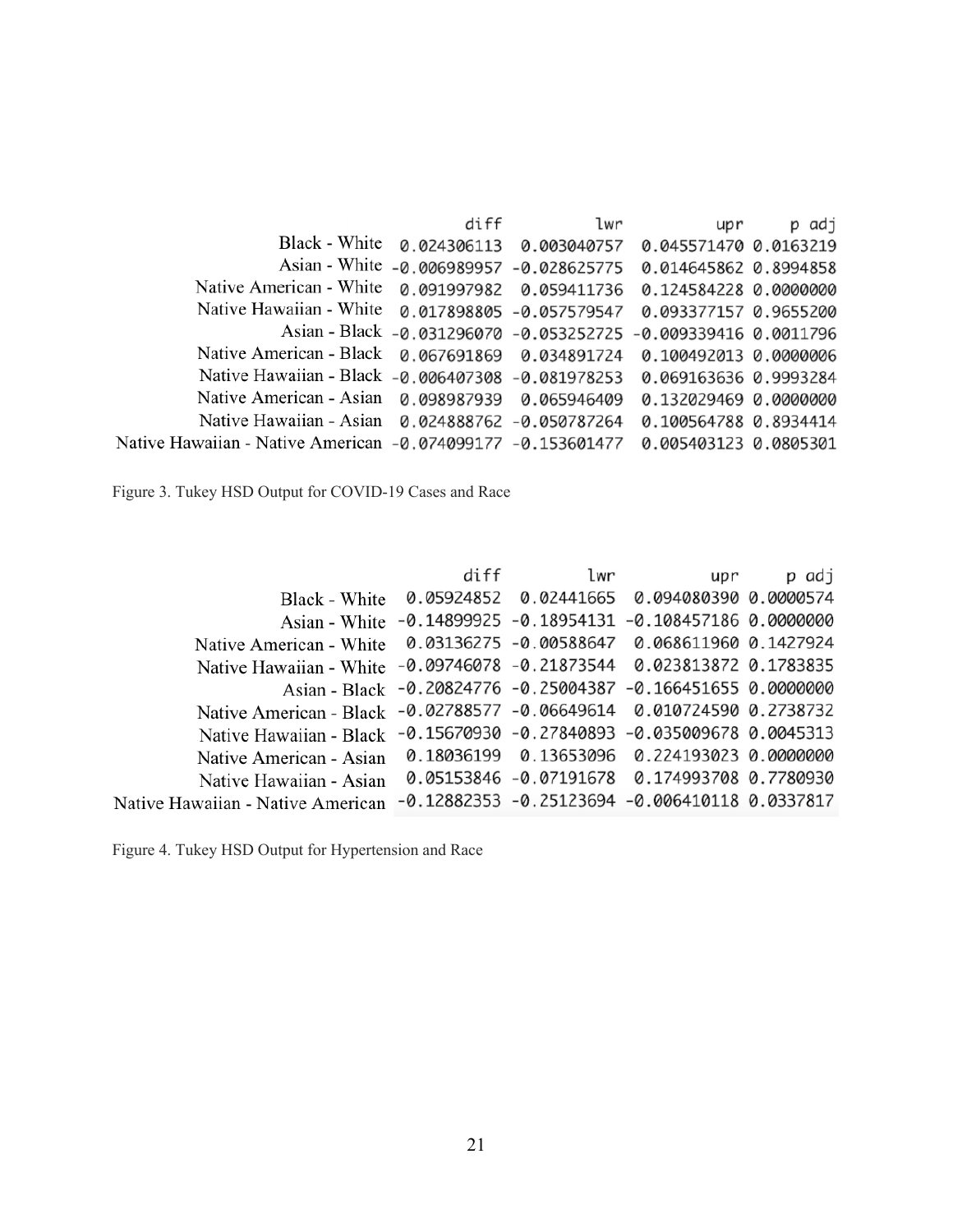

Figure 5. Relationship between Hypertension and COVID-19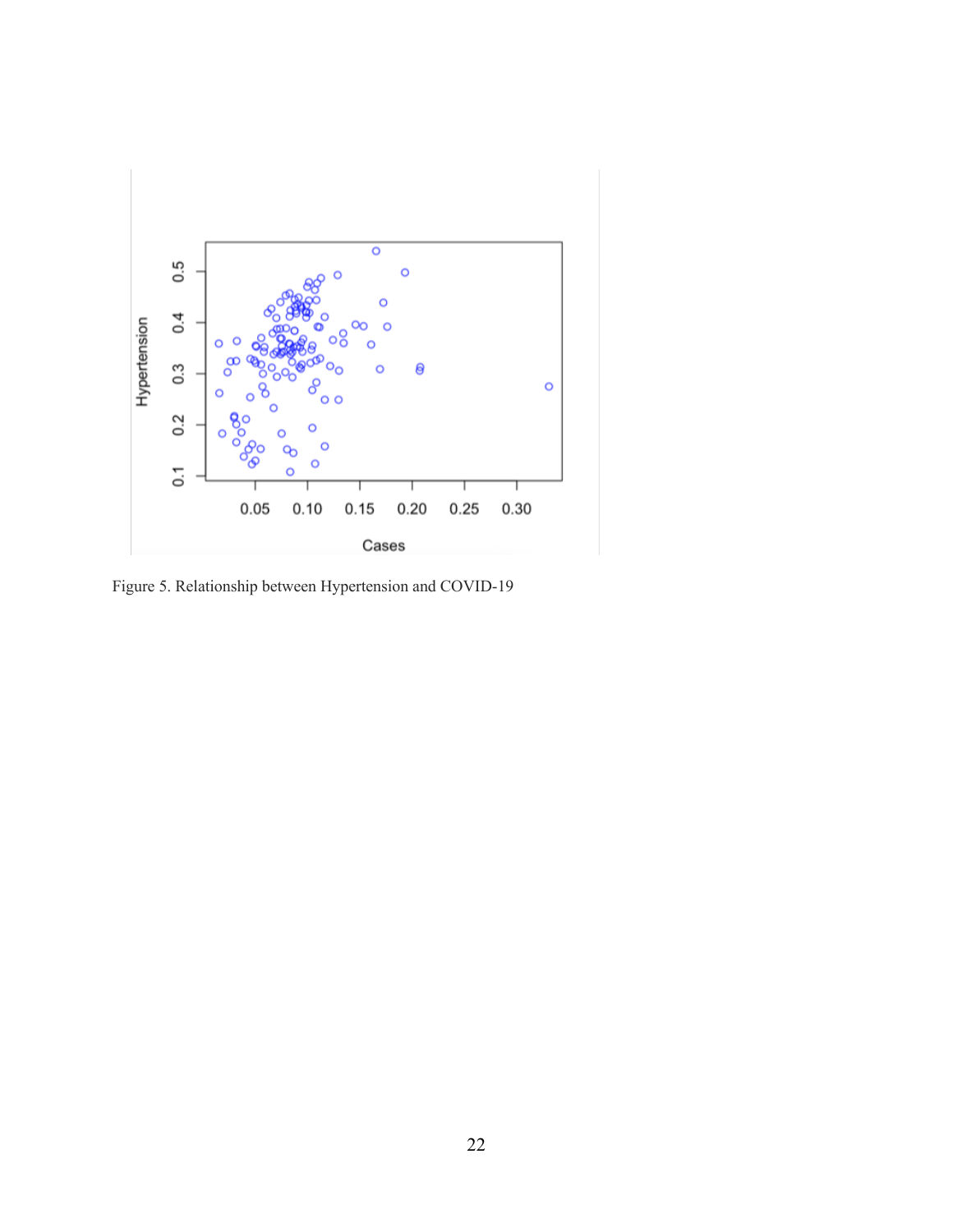### **CHAPTER FOUR: CONCLUSION**

To conclude, this thesis has focused on examining the impact of race on COVID-19 case frequency, the impact of race on hypertension rates, and the correlation between COVID-19 cases and hypertension. It involved the use of ANOVA to analyze whether the impact of race is statistically significant, and the Kendall Rank Correlation Coefficient was used to determine the strength of the relationship between hypertension and COVID-19.

Based on the results, it can be confirmed that the rates of COVID-19 cases and hypertension are each affected by race in a way that is statistically significant. This supports the conclusion that race has a relationship to the frequency of COVID-19 infection and hypertension in a population. It is also clear that a positive correlation exists between hypertension and COVID-19.

It was previously hypothesized that the Black population would have the highest rates for both COVID-19 cases and hypertension. According to the results of this study, the Black population indeed has the highest prevalence of hypertension. However, the individual means and the Tukey HSD Test showed that Native American population suffers from the highest rates of COVID-19. Based on existing literature, it is likely that this unequal disease distribution stems from the lack of equal access to resources by underserved populations, especially in indigenous communities. Since COVID-19 has developed rather recently, its ill effects may also be reflected more strongly in these populations because the treatments and prevention methods are still so limited in scope and distribution. A further investigation of this phenomenon could utilize a survey to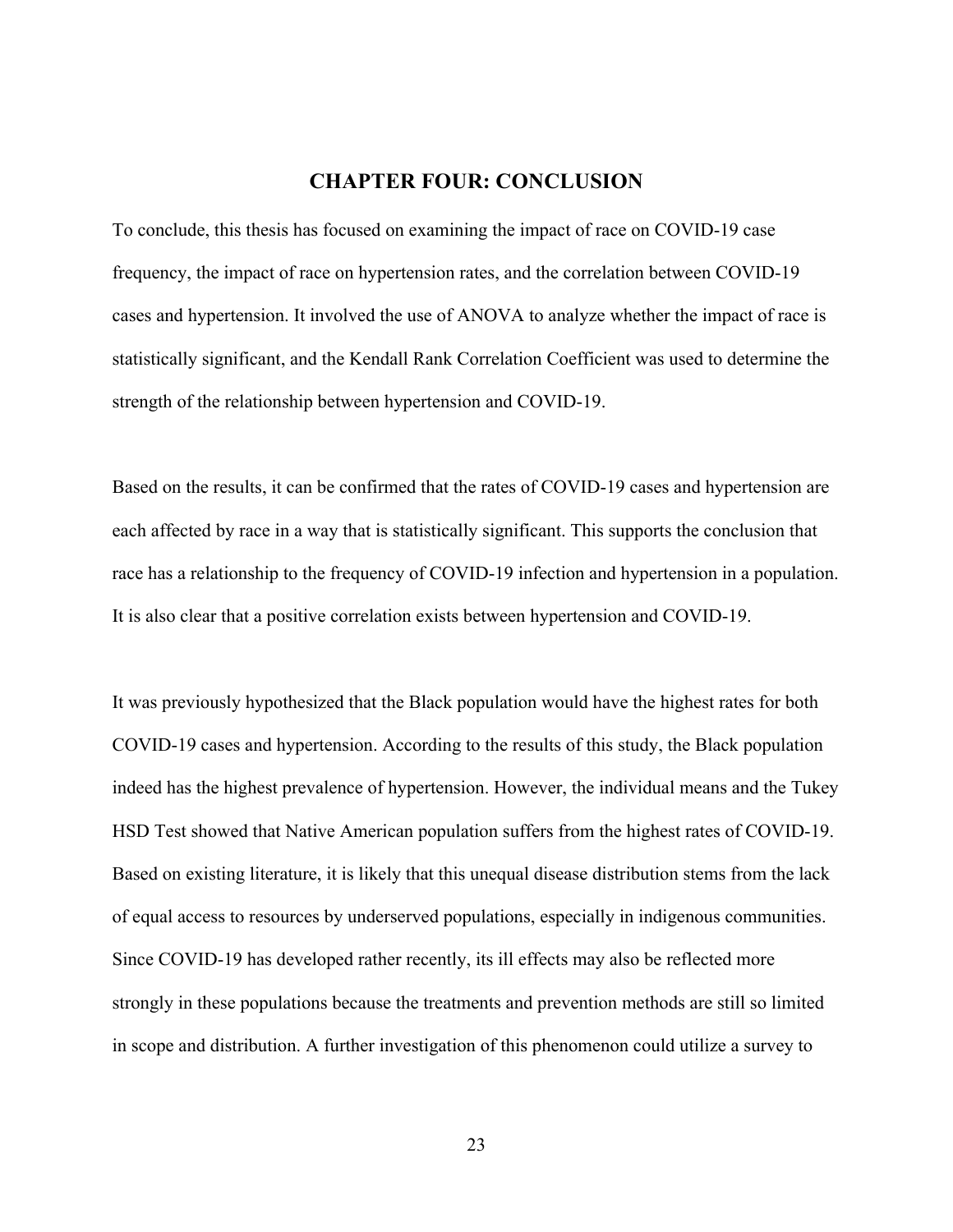assess the time it takes for these populations to receive medical care in order determine what external factors could be contributing to the unequal prevalence of COVID-19 infection.

Since it was also concluded that hypertension and COVID-19 cases have a positive correlation, a follow-up study for this aim could be to analyze the correlation in the severity of each of these diseases. For example, COVID-19 patient hospitalization could be analyzed through the history of hospitalization for hypertension complications. Additionally, since predisposition to hypertension causes increased severity of the condition, a study could be performed on the symptoms of COVID-19 experienced by people with non-genetic hypertension versus people with a genetic predisposition.

It is clear that there are many variables that can still be assessed and studies that can be performed as a follow-up to the conclusions drawn from this project. The results of this study have served to demonstrate a significant difference in COVID-19 and hypertension rates based on race as well as a positive correlation between COVID-19 and hypertension.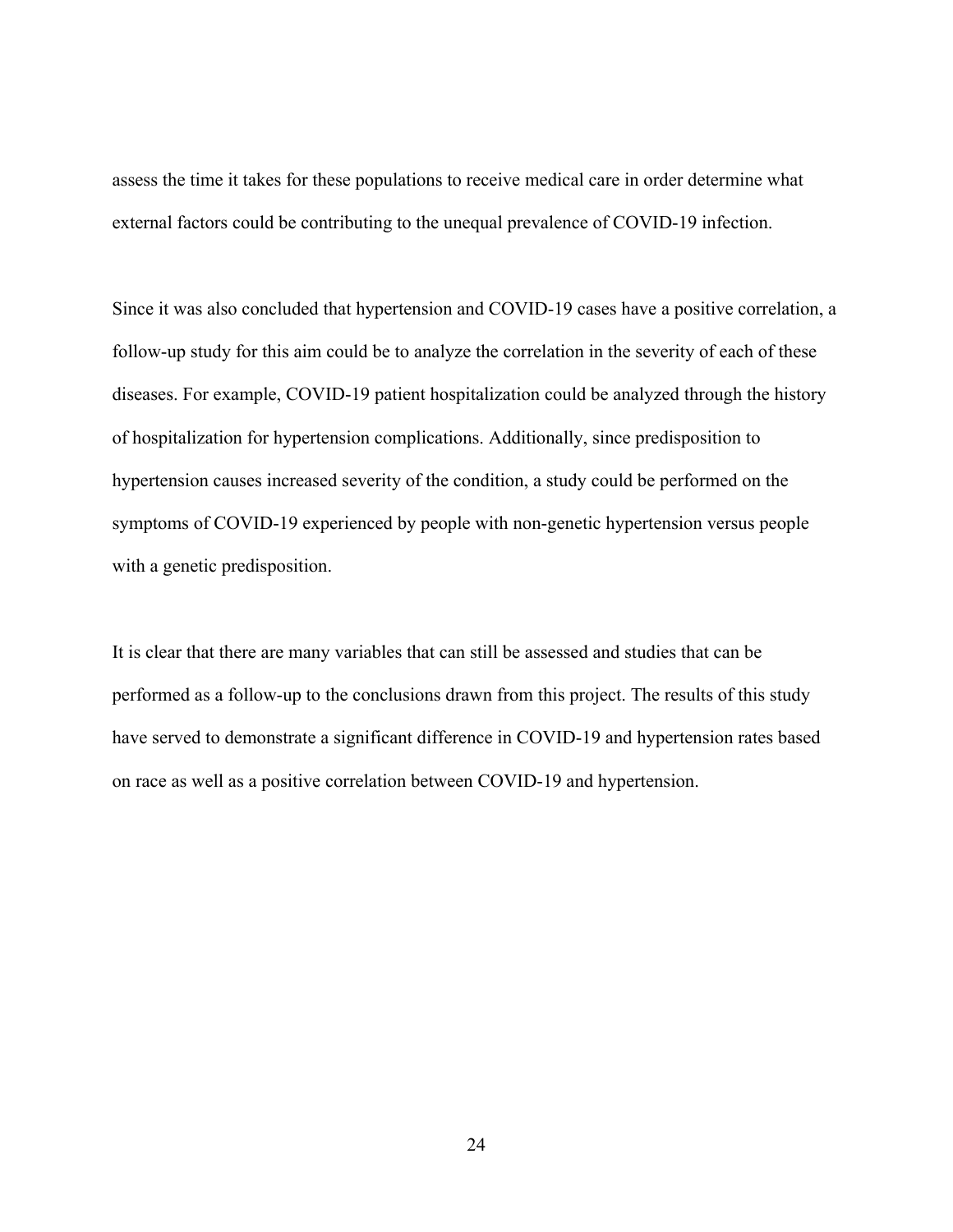#### **REFERENCES**

- 1. Emmanuel, N., Zibara, V., Saad, J. M., Iskandar, R., Assaad, R. A., Ammanouil, E., Bilen, Y., Chidiac, G., Ahmar, N. E. (2020). COVID-19: What We Know So Far. International Journal of Clinical Research, 1(1), 73-108. doi:10.38179/ijcr.v1i1.19
- 2. Hu, Z., Song, C., Xu, C., Jin, G., Chen, Y., Xu, X., Ma, H., Chen, W., Lin, Y., Zheng, Y., Wang, J., Hu, Z., Yi, Y., Shen, H. Clinical characteristics of 24 asymptomatic infections with COVID-19 screened among close contacts in Nanjing, China. Sci China Life Sci. 2020 May;63(5):706-711. doi: 10.1007/s11427-020- 1661-4.
- 3. Binns, C., Low, W. Y., Kyung, L. M. The COVID-19 Pandemic: Public Health and Epidemiology. Asia Pac J Public Health. 2020 May;32(4):140-144. doi: 10.1177/1010539520929223.
- 4. WHO. Coronavirus disease 2019 (COVID-19) situation report 66. World Health Organization [Internet]. 2020 26 March:1-11
- 5. Guo, Y. R., Cao, Q. D., Hong, Z. S., Tan, Y. Y., Chen, S. D., Jin, H. J., Tan, K. S., Wang, D. Y., Yan, Y. The origin, transmission and clinical therapies on coronavirus disease 2019 (COVID-19) outbreak - an update on the status. Mil Med Res. 2020 Mar 13;7(1):11. doi: 10.1186/s40779-020-00240-0.
- 6. Long, Q. X., Tang, X. J., Shi, Q. L., Li, Q., Deng, H. J., Yuan, J., Hu, J. L., Xu, W., Zhang, Y., Lv, F. J., Su, K., Zhang, F., Gong, J., Wu, B., Liu, X. M., Li, J. J., Qiu, J. F., Chen, J., Huang, A. L. Clinical and immunological assessment of asymptomatic SARS-CoV-2 infections. Nat Med. 2020 Aug;26(8):1200-1204. doi: 10.1038/s41591-020-0965- 6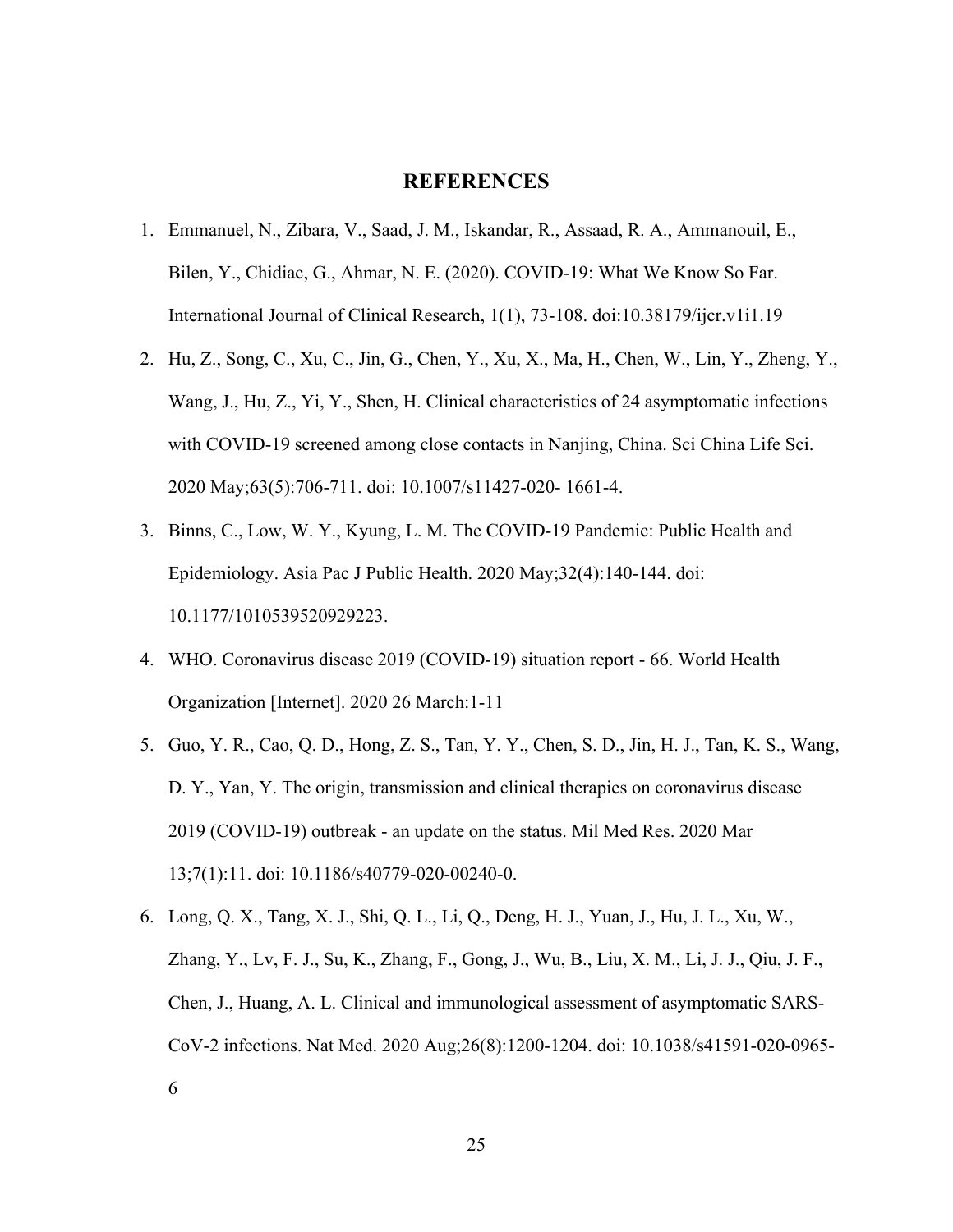- 7. World HO. Global Surveillance for human infection with novel coronavirus (2019 nCoV): interim guidance, 31 January 2020. [Internet] Geneva: World Health Organization; 2020 Available from: https://apps.who.int/iris/handle/10665/330857
- 8. Wan, S., Xiang, Y., Fang, W., Zheng, Y., Li, B., Hu, Y., Lang, C., Huang, D., Sun, Q., Xiong, Y., Huang, X., Lv, J., Luo, Y., Shen, L., Yang, H., Huang, G., Yang, R. Clinical features and treatment of COVID-19 patients in northeast Chongqing. J Med Virol. 2020 Jul;92(7):797-806. doi: 10.1002/jmv.25783
- 9. Li, Q., Guan, X., Wu, P., Wang, X., Zhou, L., Tong, Y., Ren, R., Leung, K. S. M., Lau, E. H. Y., Wong, J. Y., Xing, X., Xiang, N., Wu, Y., Li, C., Chen, Q., Li, D., Liu, T., Zhao, J., Liu, M., Tu, W., Chen, C., Jin, L., Yang, R., Wang, Q., Zhou, S., Wang, R., Liu, H., Luo, Y., Liu, Y., Shao, G., Li, H., Tao, Z., Yang, Y., Deng, Z., Liu, B., Ma, Z., Zhang, Y., Shi, G., Lam, T. T. Y., Wu, J. T., Gao, G. F., Cowling, B. J., Yang, B., Leung, G. M., Feng, Z. Early Transmission Dynamics in Wuhan, China, of Novel Coronavirus-Infected Pneumonia. N Engl J Med. 2020 Mar 26;382(13):1199- 1207. doi:1056/NEJMoa2001316.
- 10. Infection Control Guidance for Healthcare Professionals about Coronavirus (COVID-19). (2020). Retrieved November 24, 2020, from https://www.cdc.gov/coronavirus/2019 ncov/hcp/infection-control.html
- 11. Different Covid-19 Vaccines. (n.d.). Retrieved April 19, 2021, from https://www.cdc.gov/coronavirus/2019-ncov/vaccines/different-vaccines.html
- 12. Shi, L. (2012). The impact of primary care: A focused review. Retrieved April 19, 2021, from https://www.ncbi.nlm.nih.gov/pmc/articles/PMC3820521/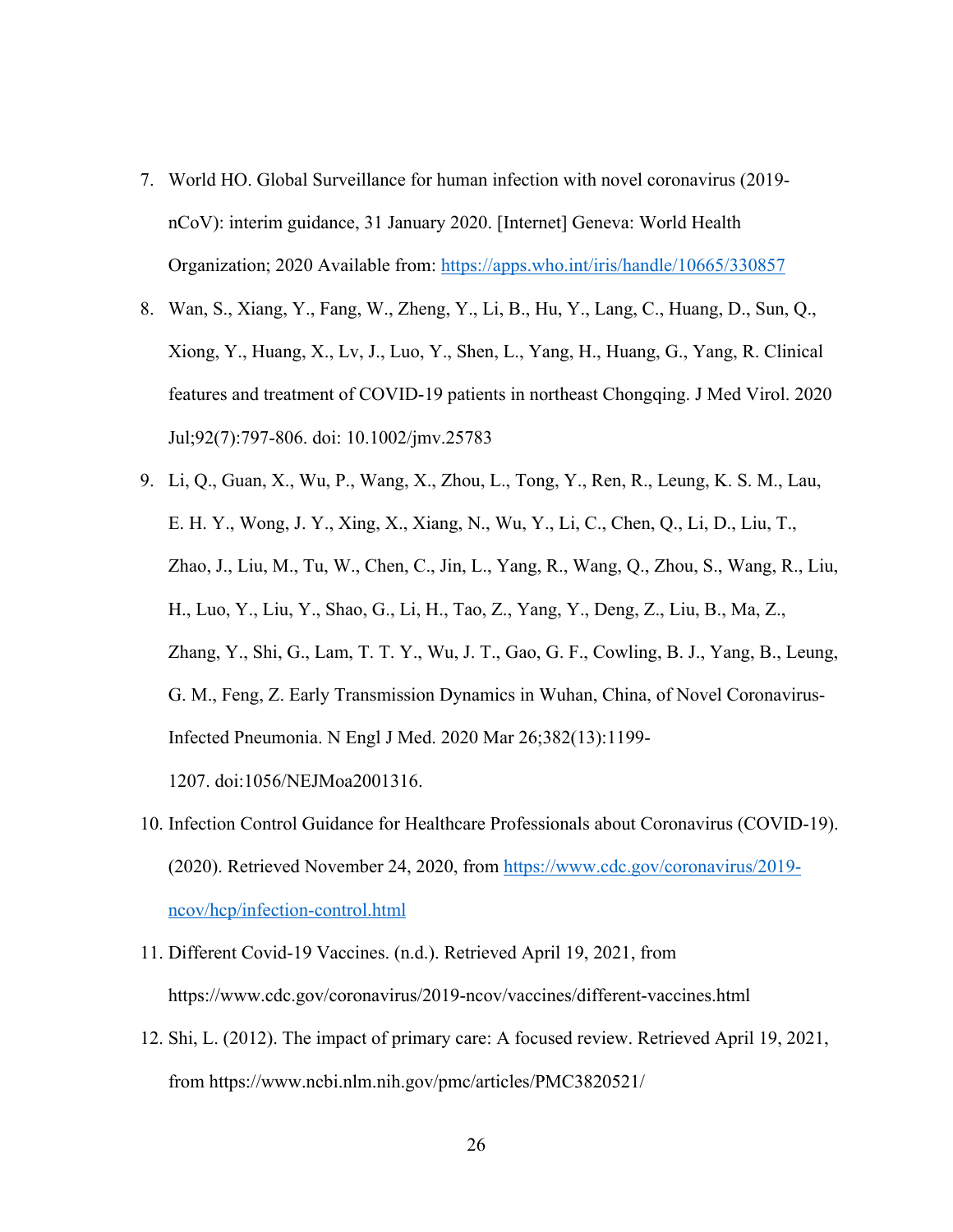- 13. Dave, D. M., Friedson, A. I., Matsuzawa, K., Sabia, J. J., & Safford, S. (2020). Black Lives Matter Protests, Social Distancing, and COVID-19. *National Bureau of Economic Research*. doi:10.3386/w27408
- 14. Tyson, A. (2020, July 28). Republicans remain far less likely than Democrats to view COVID-19 as a major threat to public health. Retrieved November 24, 2020, from https://www.pewresearch.org/fact-tank/2020/07/22/republicans-remain-far-less-likelythan-democrats-to-view-covid-19-as-a-major-threat-to-public-health/
- 15. Verma, B. K., Verma, M., Verma, V. K., Adbullah, R. B., Nath, D. C., Khan, H. T., Verma, A., Vishmakarma, R. K.,Verma, V. (2020). Global lockdown: An effective safeguard in responding to the threat of COVID‐19. *Journal of Evaluation in Clinical Practice, 26*(6), 1592-1598. doi:https://doi.org/10.1111/jep.13483
- 16. Fairlie, R. (2020, August 27). The impact of COVID-19 on small business owners: Evidence from the first 3 months after widespread social-distancing restrictions. Retrieved April 19, 2021, from https://www.ncbi.nlm.nih.gov/pmc/articles/PMC7461311/
- 17. Baker, S. R., Bloom, N., Davis, S. J., Kost, K., Sammon, M., & Viratyosin, T. (2020). The Unprecedented Stock Market Reaction to COVID-19. *The Review of Asset Pricing Studies, 10*(4), 742-758. doi:10.1093/rapstu/raaa008
- 18. Institute of Medicine (US) Committee on the Consequences of Uninsurance. Coverage Matters: Insurance and Health Care. Washington (DC): National Academies Press (US); 2001. 3, Who Goes Without Health Insurance? Who Is Most Likely to Be Uninsured? Available from: https://www.ncbi.nlm.nih.gov/books/NBK223657/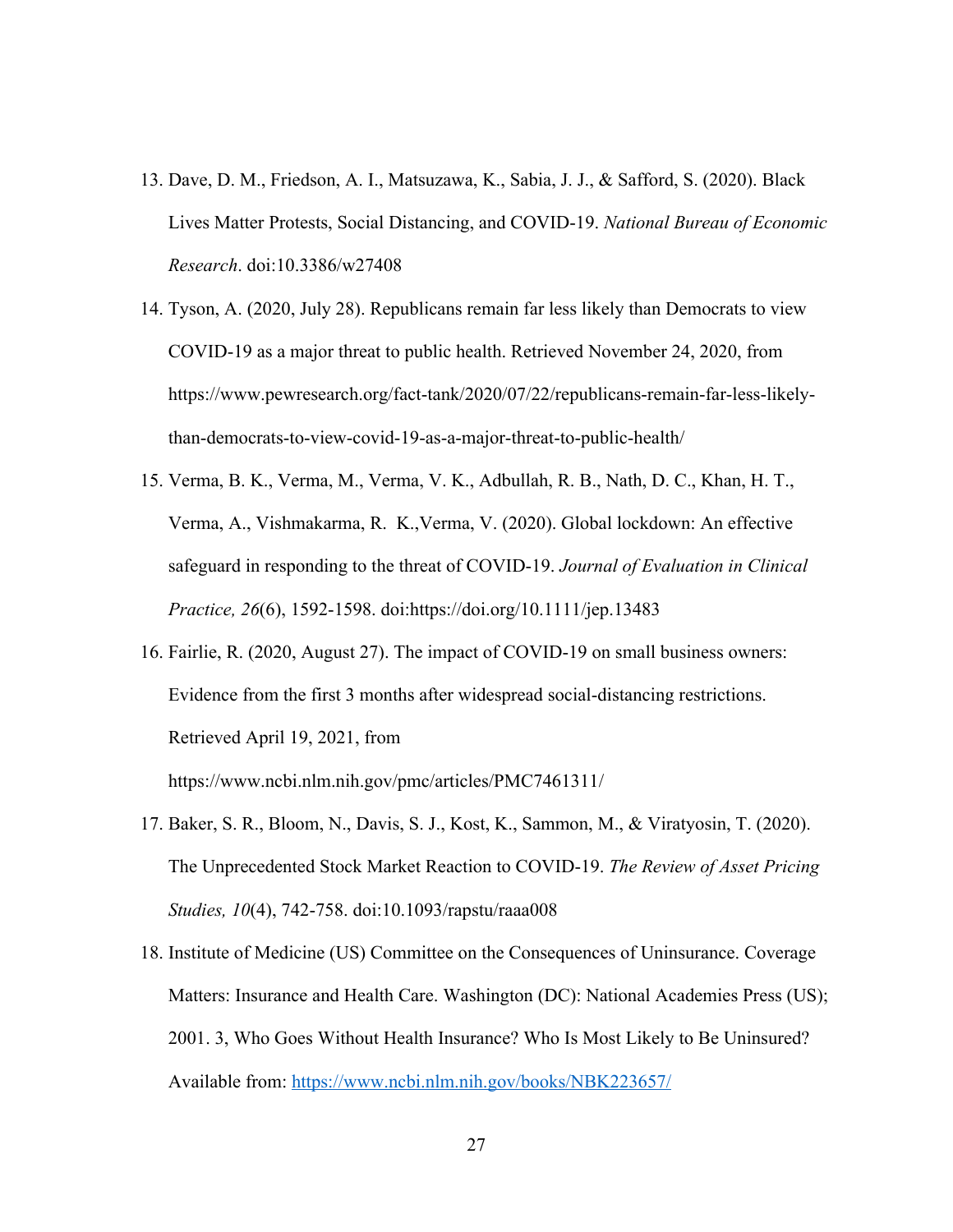- 19. Williamson, V., Trump, K., & Einstein, K. L. (2018). Black Lives Matter: Evidence that Police-Caused Deaths Predict Protest Activity. *Perspectives on Politics*. doi:https://doi.org/10.1017/S1537592717004273
- 20. Dave, D. M., Friedson, A. I., Matsuzawa, K., Sabia, J. J., & Safford, S. (2020). Black Lives Matter Protests, Social Distancing, and COVID-19. *National Bureau of Economic Research*. doi:10.3386/w27408
- 21. Fiscella, K., & Williams, D. R. (2004). Health Disparities Based on Socioeconomic Inequities: Implications for Urban Health Care. Academic Medicine, 79(12), 1139-1147. doi:10.1097/00001888-200412000-00004
- 22. Artiga, S., Pham, O., & Orgera, K. (2020, March 04). Disparities in Health and Health Care: Five Key Questions and Answers. Retrieved April 06, 2021, from https://www.kff.org/racial-equity-and-health-policy/issue-brief/disparities-in-health-andhealth-care-five-key-questions-and-answers/
- 23. High blood pressure (hypertension). (2021, January 16). Retrieved April 08, 2021, from https://www.mayoclinic.org/diseases-conditions/high-blood-pressure/symptomscauses/syc-20373410
- 24. Singh, M., Chapleau, M., Harwani, S., & Abboud, F. (2014, August). The immune system and hypertension. Retrieved April 08, 2021, from https://www.ncbi.nlm.nih.gov/pmc/articles/PMC4313884/#:~:text=In%20hypertension% 2C%20it%20is%20thought,additional%20organ%20damage%20and%20hypertension.